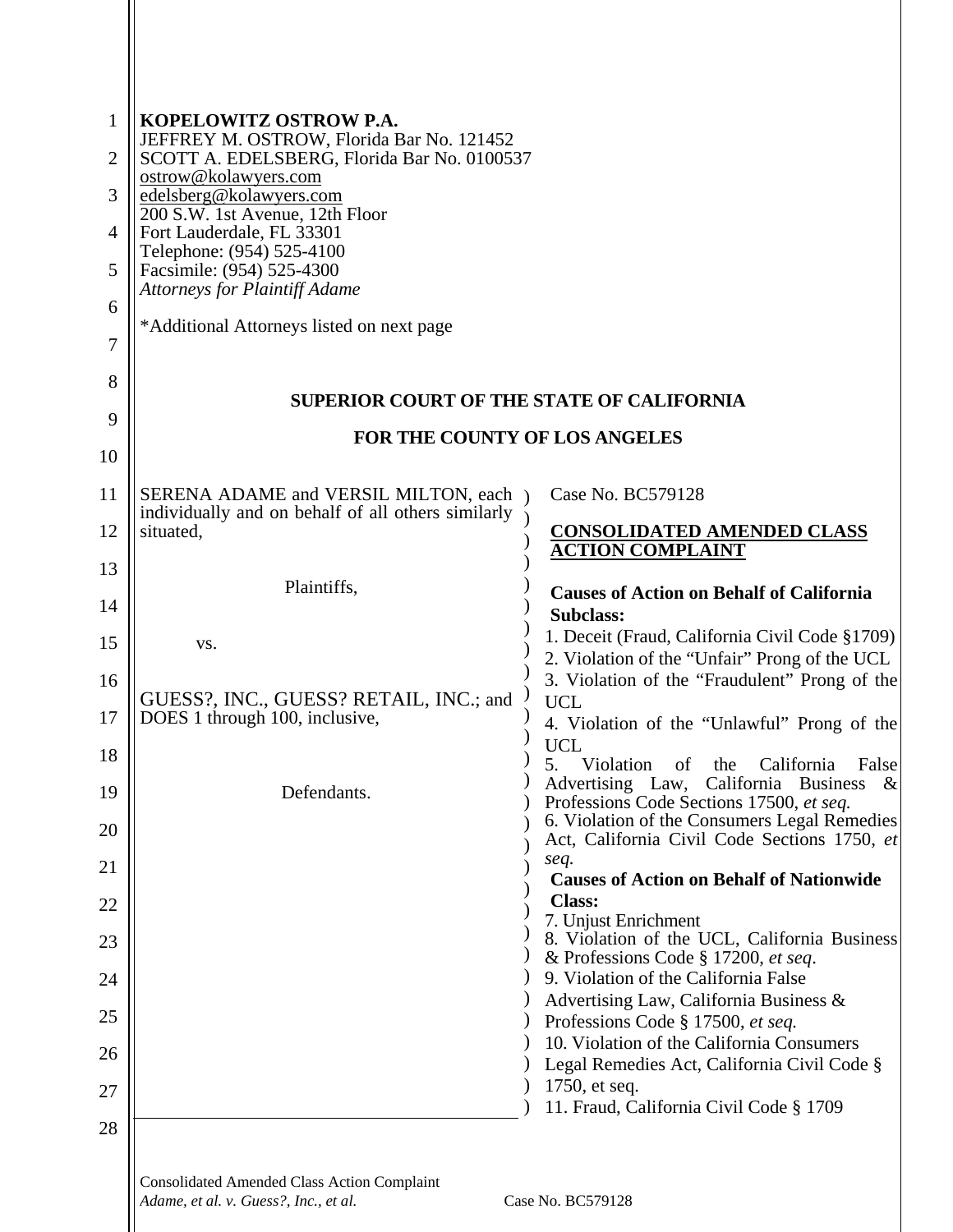| $\mathbf{1}$   | <b>Additional Attorneys Representing Plaintiffs:</b>                                                             |  |  |
|----------------|------------------------------------------------------------------------------------------------------------------|--|--|
| $\overline{2}$ | <b>TYCKO &amp; ZAVAREEI LLP</b>                                                                                  |  |  |
| 3              | HASSAN A. ZAVAREEI (State Bar No. 181547)<br>JEFFREY D. KALIEL (State Bar No. 238293)                            |  |  |
| $\overline{4}$ | hzavareei@tzlegal.com<br>jkaliel@tzlegal.com                                                                     |  |  |
| 5              | 1828 L Street, N.W., Suite 1000                                                                                  |  |  |
|                | Washington, DC 20036<br>Telephone: (202) 973-0900                                                                |  |  |
| 6              | Facsimile: (202) 973-0950<br><b>Attorneys for Plaintiff Adame</b>                                                |  |  |
| 7              | LAW OFFICES OF WAYNE S. KREGER, PA                                                                               |  |  |
| 8              | WAYNE S. KREGER, California Bar No. 154759                                                                       |  |  |
| 9              | wayne@kregerlaw.com<br>100 Wilshire Boulevard, Suite 940                                                         |  |  |
| 10             | Santa Monica, California 90401<br>Telephone (310) 917-1083                                                       |  |  |
| 11             | Facsimile (310) 917-1001<br><b>Attorney for Plaintiff Adame</b>                                                  |  |  |
| 12             |                                                                                                                  |  |  |
| 13             | <b>AIMAN-SMITH &amp; MARCY</b><br>RANDALL B. AIMAN-SMITH, California Bar No. 124599                              |  |  |
|                | ras@asmlawyers.com<br>REED W. L. MARCY, California Bar No. 191531                                                |  |  |
| 14             | rwlm@asmlawyers.com                                                                                              |  |  |
| 15             | HALLIE VON ROCK, California Bar No. 233152<br>hvr@asmlawyers.com                                                 |  |  |
| 16             | CAREY A. JAMES, California Bar No. 269270<br>Caj1.asm@gmail.com                                                  |  |  |
| 17             | 7677 Oakport Street, Suite 1150                                                                                  |  |  |
| 18             | Oakland, California 94621<br>Telephone: (510)562-6800                                                            |  |  |
| 19             | Facsimile: (510)562-6830<br><b>Attorneys for Plaintiff Milton</b>                                                |  |  |
| 20             |                                                                                                                  |  |  |
| 21             |                                                                                                                  |  |  |
| 22             |                                                                                                                  |  |  |
| 23             |                                                                                                                  |  |  |
|                |                                                                                                                  |  |  |
| 24             |                                                                                                                  |  |  |
| 25             |                                                                                                                  |  |  |
| 26             |                                                                                                                  |  |  |
| 27             |                                                                                                                  |  |  |
| 28             |                                                                                                                  |  |  |
|                |                                                                                                                  |  |  |
|                | <b>Consolidated Amended Class Action Complaint</b><br>Adame, et al. v. Guess?, Inc., et al.<br>Case No. BC579128 |  |  |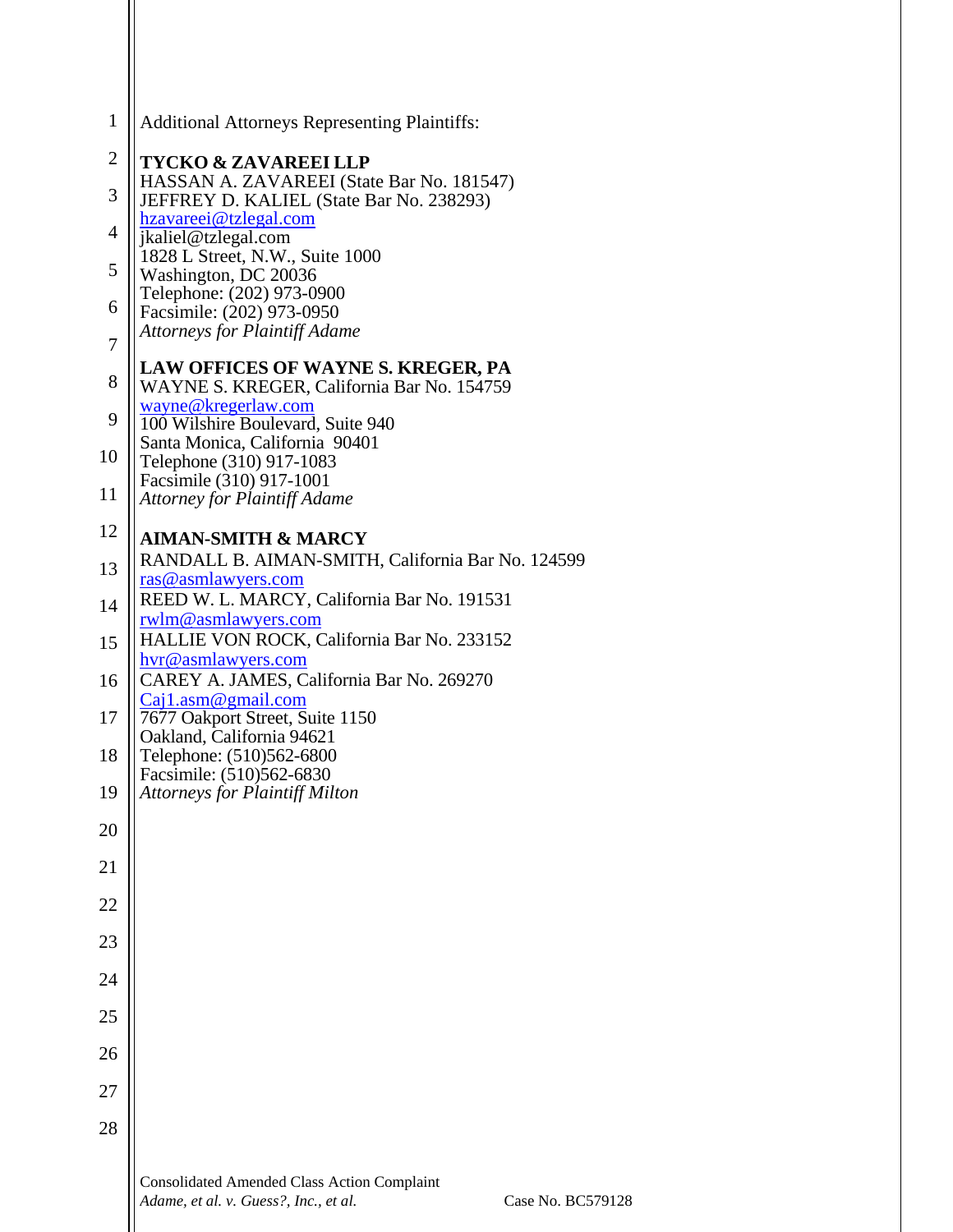Plaintiff, SERENA ADAME ("Adame") and Plaintiff, VERSIL MILTON ("Milton") (collectively referred to as "Plaintiffs"), on behalf of themselves and all others similarly situated, alleges the following based upon personal knowledge as to allegations regarding Plaintiffs and on information and belief as to other allegations:

# **INTRODUCTION**

1. This is a civil class action seeking monetary damages, restitution, injunctive and declaratory relief from Defendants, Guess?, Inc., and Guess? Retail, Inc. ("Guess") arising from its deceptive and misleading labeling and marketing of merchandise it sells at its company-owned Guess factory outlet stores ("Guess Outlet").

2. During the Class Period (defined below), Guess misrepresented the existence, nature and amount of price discounts on products manufactured exclusively for Guess Outlet ("Guess Outlet Products") by purporting to offer steep discounts off of fabricated, arbitrary, and false prices.

3. Specifically, the clothing and other items sold at Guess Outlets are manufactured for, and sold exclusively by, those Outlets. These items are never offered to the public at the "full" prices from which Guess Outlets claim to offer discounts, nor at department stores or Guess Boutiques. Nevertheless, the price tag for each Guess Outlet item prominently and conspicuously displays two purported prices: a higher price and a seemingly discounted price. The higher price is labeled either as the Manufacturer's Suggested Retail ("MSR") or "Value Was" price. The lower price is identified by Guess Outlets as "Our Price." In fact, no Guess Outlet item is ever offered or sold at the higher "MSR" or "Value Was" price, but rather is always sold for the lower "Our Price" amount. Nor were the advertised "MSR" or "Value Was" prices prevailing market retail prices within three months immediately preceding the publication of the advertised former prices, as required by California law.

4. Having touted a false "MSR" or "Value Was" price, Guess then offered, on the same sales labels, to sell Guess Outlet Products for a price termed "OUR PRICE," which supposedly represented a deep discount off of the false "MSR" or Value Was price.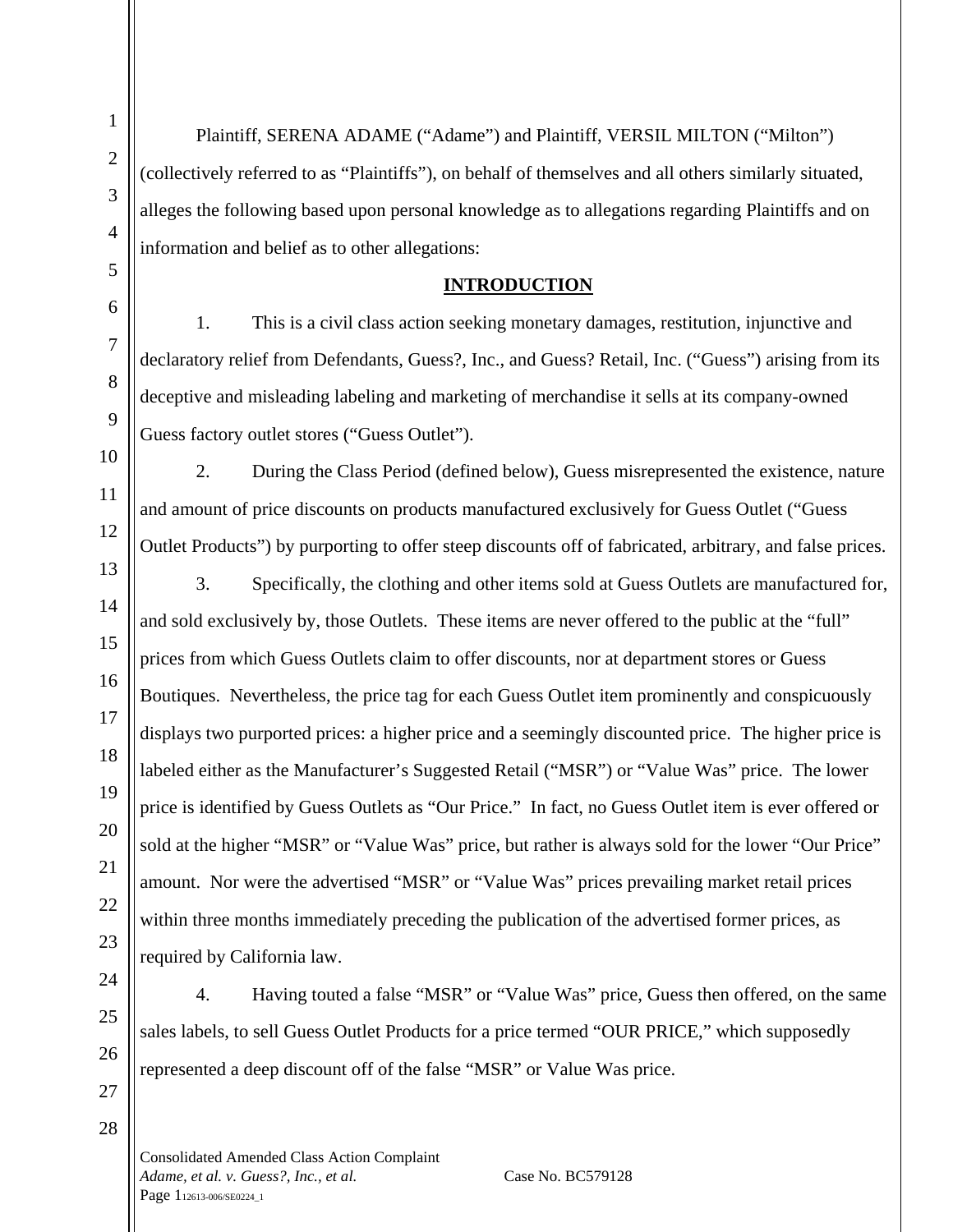5. But the "MSR" or "Value Was" prices used by Guess, which represented to consumers either a price at which Guess Outlet Products were generally sold or the purported former price, were a sham. In fact, Guess manufactures certain goods for *exclusive sale* at its Guess Outlets, which means that such items were never sold—or even intended to be sold—at the "MSR" or "Value Was" price listed on their labels. Guess Outlet Products were never offered for sale in Guess' nonoutlet stores in California, or any other state, or in non-outlet retailers carrying Guess products.

6. Further, Guess intentionally uses "MSR" and "Our" on some of its price tags to mislead consumers into believing that Guess – the manufacturer *and* the seller of the product – are somehow different and distinct from one another. When "Manufacturer" is used directly next to the pronoun "OUR," it leads consumers to believe that they are not the same party -- "Manufacturer" is a third party noun. Consumers understand "OUR" to be Guess. Therefore, in this context, they do not understand "Manufacturer" to also be Guess. Guess uses the carefully chosen third party "Manufacturer" and the pronoun "Our" so that the consumer will think that the party who "manufactured" the product and "suggested" its price are not the same, thereby duping customers into thinking they are getting a discount off the price a third party manufacturer determined it's worth or the price at which it should be sold.

7. Guess knows consumers are bargain-hunters, and knows consumers are excited by the prospect of a bargain. The juxtaposition of an artificial "MSR" or "Value Was" and an "OUR PRICE" on Guess Outlet Product price tags is intentionally designed to convey to consumers that the consumer is receiving a bargain or a "deal" on the product—on sales terms more preferential or more optimal to the consumer than those offered outside the context of the outlet store. But there is no bargain to be had. The "MSR" or "Value Was" on Guess Outlet Products exists only to create the illusion of a bargain and the words "Manufacturer" and "Our" are used only to deceive consumers into making purchases they otherwise would not have made because they perceive that Guess is offering a product for sale at a lower price than what the products' manufacturer suggested it should be sold.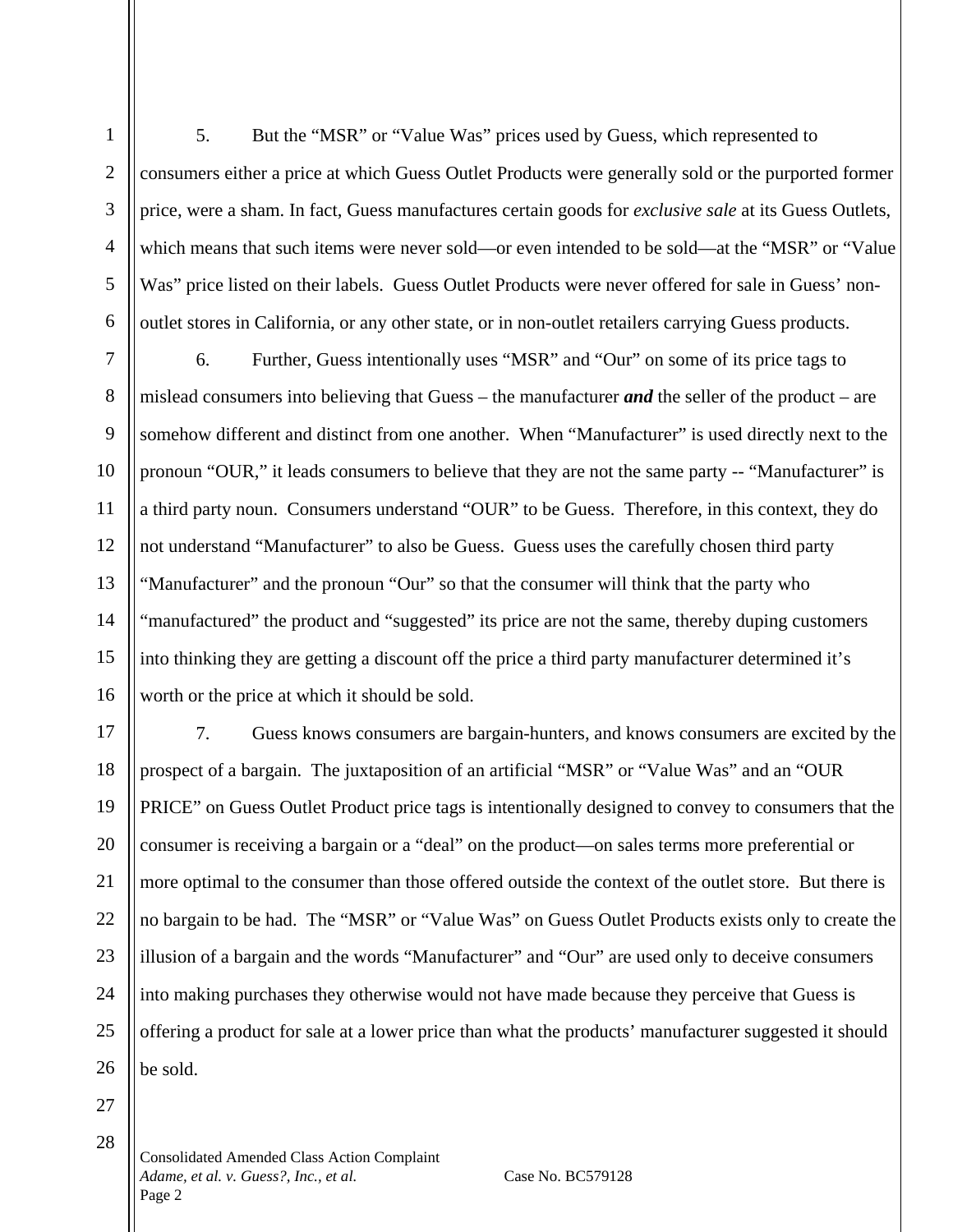| $\mathbf{1}$     | 8.<br>Accordingly, the "MSR" or "Value Was" prices listed on Guess Outlet Products did                                                                                                                                                                                                                                                                                                               |  |  |
|------------------|------------------------------------------------------------------------------------------------------------------------------------------------------------------------------------------------------------------------------------------------------------------------------------------------------------------------------------------------------------------------------------------------------|--|--|
| $\overline{2}$   | not represent bona fide price information at all—much less a former price in the preceding three                                                                                                                                                                                                                                                                                                     |  |  |
| 3                | months. They are fictional creations intentionally designed to enable Guess' phantom markdowns.                                                                                                                                                                                                                                                                                                      |  |  |
| $\overline{4}$   | 9.<br>The deceptive advertising by Guess for its Guess Outlet Products originated from its                                                                                                                                                                                                                                                                                                           |  |  |
| $\mathfrak{S}$   | headquarters in Los Angeles, CA. For example, Guess' Fiscal 2014 Annual Report States: "Since                                                                                                                                                                                                                                                                                                        |  |  |
| 6                | our inception, Paul Marciano has had principal responsibility for the GUESS brand image and                                                                                                                                                                                                                                                                                                          |  |  |
| $\boldsymbol{7}$ | creative vision. Under the direction of Mr. Marciano, our Los Angeles-based advertising department                                                                                                                                                                                                                                                                                                   |  |  |
| 8                | is responsible for overseeing all worldwide advertising."                                                                                                                                                                                                                                                                                                                                            |  |  |
| 9                | 10.<br>The Federal Trade Commission ("FTC") explicitly describes the fictitious pricing                                                                                                                                                                                                                                                                                                              |  |  |
| 10               | scheme employed at Guess Outlet stores as deceptive:                                                                                                                                                                                                                                                                                                                                                 |  |  |
| 11               | (a) Many members of the purchasing public believe that a manufacturer's list                                                                                                                                                                                                                                                                                                                         |  |  |
| 12               | price, or suggested retail price, is the price at which an article is generally<br>sold. Therefore, if a reduction from this price is advertised, many people will                                                                                                                                                                                                                                   |  |  |
| 13               | believe that they are being offered a genuine bargain. To the extent that list or<br>suggested retail prices do not in fact correspond to prices at which a                                                                                                                                                                                                                                          |  |  |
| 14               | substantial number of sales of the article in question are made, the<br>advertisement of a reduction may mislead the consumer. A former price is not<br>necessarily fictitious merely because no sales at the advertised price were<br>made. The advertiser should be especially careful, however, in such a case,<br>that the price is one at which the product was openly and actively offered for |  |  |
| 15               |                                                                                                                                                                                                                                                                                                                                                                                                      |  |  |
| 16               |                                                                                                                                                                                                                                                                                                                                                                                                      |  |  |
| 17               | sale, for a reasonably substantial period of time, in the recent, regular course<br>of her business, honestly and in good faith - and, of course, not for the                                                                                                                                                                                                                                        |  |  |
| 18               | purpose of establishing a fictitious higher price on which a deceptive                                                                                                                                                                                                                                                                                                                               |  |  |
| 19               | comparison might be based.                                                                                                                                                                                                                                                                                                                                                                           |  |  |
| 20               | (i) It bears repeating that the manufacturer, distributor or retailer must in every<br>case act honestly and in good faith in advertising a list price, and not with the                                                                                                                                                                                                                             |  |  |
| 21               | intention of establishing a basis, or creating an instrumentality, for a deceptive<br>comparison in any local or other trade area. For instance, a manufacturer may                                                                                                                                                                                                                                  |  |  |
| 22               | not affix price tickets containing inflated prices as an accommodation to                                                                                                                                                                                                                                                                                                                            |  |  |
| 23               | particular retailers who intend to use such prices as the basis for advertising<br>fictitious price reductions.                                                                                                                                                                                                                                                                                      |  |  |
| 24               | 16 C.F.R. § 233.3.                                                                                                                                                                                                                                                                                                                                                                                   |  |  |
| 25               | Similarly, California statutory and regulatory law expressly prohibits false pricing<br>11.                                                                                                                                                                                                                                                                                                          |  |  |
| 26               | schemes. Business & Professions Code § 17501, entitled "Value determinations; Former price                                                                                                                                                                                                                                                                                                           |  |  |
| 27               | <i>advertisements</i> ," states:                                                                                                                                                                                                                                                                                                                                                                     |  |  |
| 28               | <b>Consolidated Amended Class Action Complaint</b><br>Adame, et al. v. Guess?, Inc., et al.<br>Case No. BC579128<br>Page 3                                                                                                                                                                                                                                                                           |  |  |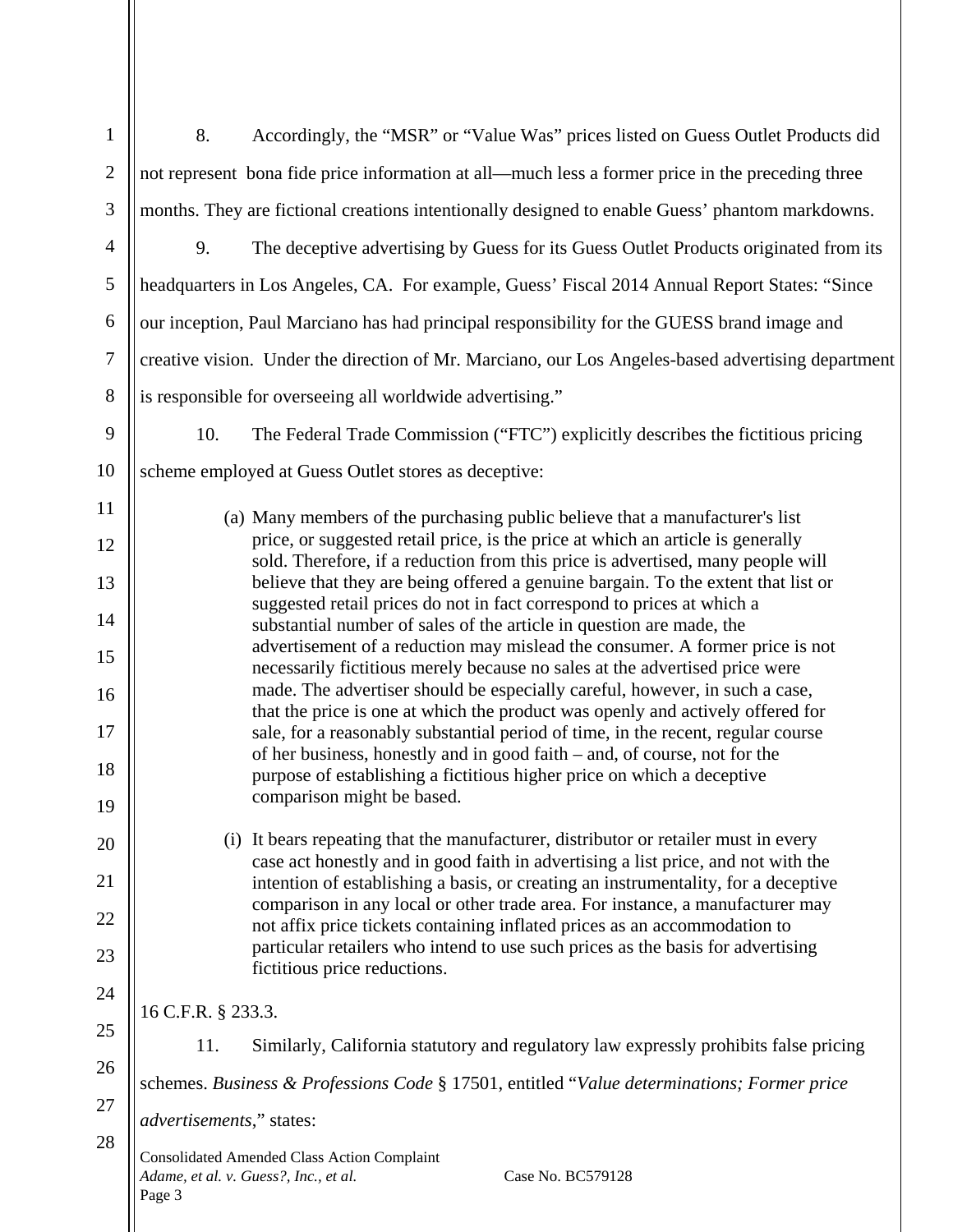For the purpose of this article the worth or value of anything advertised is the prevailing market price, wholesale if the offer is at wholesale, retail if the offer at retail, at the time of publication of such advertisement in the locality wherein the advertisement is published. *No price shall be advertised as a former price of any advertised thing, unless the alleged former price was the prevailing market price as above defined within three months next immediately preceding the publication of the advertisement or unless the* date when the alleged former price did prevail is clearly, exactly and conspicuously stated in the advertisement. (emphasis added). 12. The Guess Outlet pricing scheme was prominently displayed on all products available for sale at Guess Outlet stores in California. To illustrate, one of the merchandise price tags that advertised a sham "MSR" and a "OUR PRICE" that Plaintiffs relied on is pictured below: E LEGISLATIN 13. The Guess Outlet also fraudulently advertised merchandise at higher "Value Was" prices, as illustrated by the price tag below:Consolidated Amended Class Action Complaint *Adame, et al. v. Guess?, Inc., et al.* Case No. BC579128

1

2

3

4

5

6

7

8

9

10

11

12

13

14

15

16

17

18

19

20

21

22

23

24

25

26

27

28

Page 4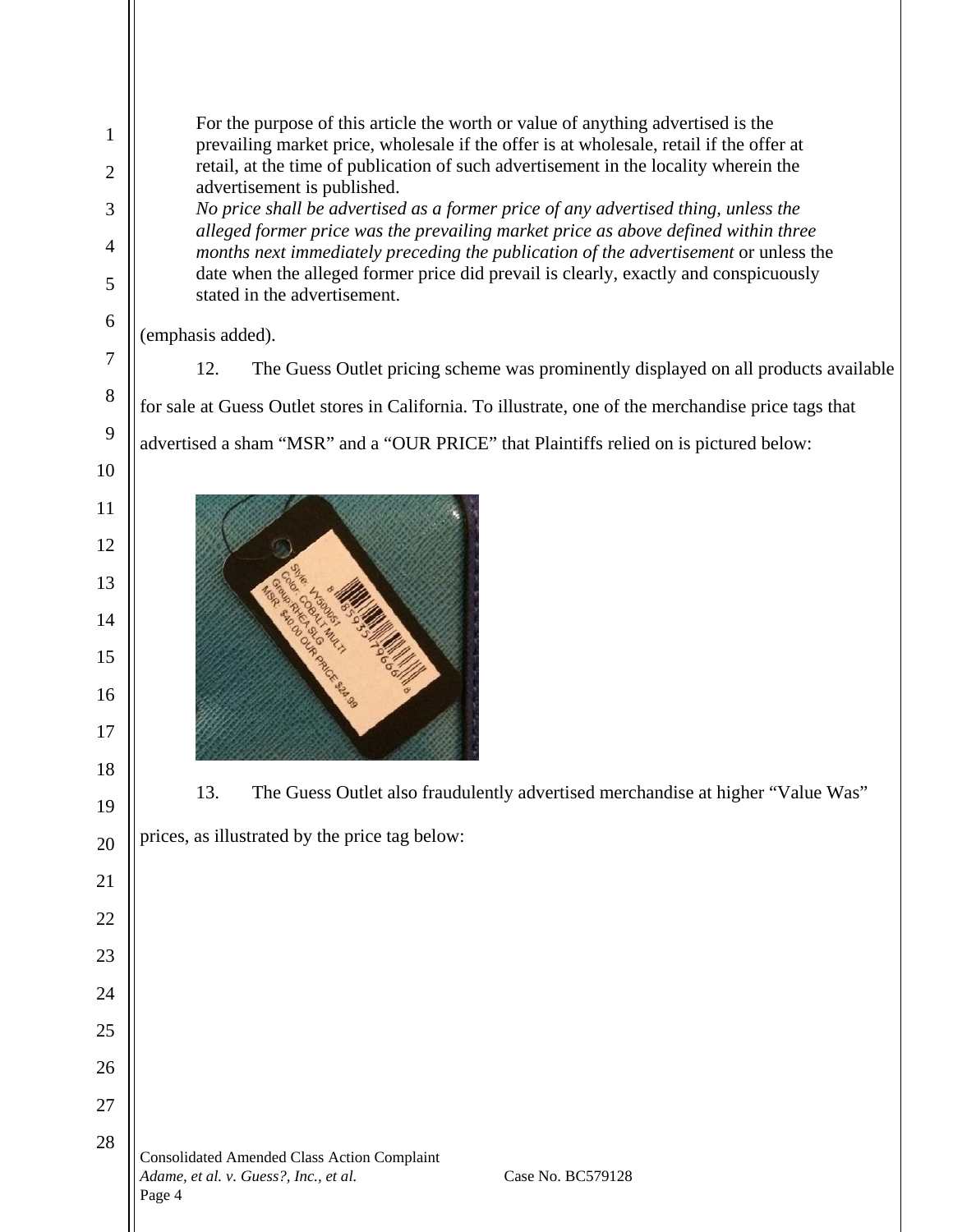

14. Upon information and belief, thousands of consumers in California, and nationwide, were victims of Guess' deceptive, misleading and unlawful false pricing scheme and thousands more, including Plaintiffs, will be deceived if the practices continue.

15. Guess fraudulently concealed from, and intentionally failed to disclose to, Plaintiffs and others similarly situated, the truth about its "MSR" and "Value Was" prices and advertised price discounts.

16. Guess' false representations of "MSR" and "Value Was" prices and false representations of purported savings, discounts and bargains are material to a reasonable consumer.

17. Plaintiffs relied upon such false representations of "MSR" and "Value Was" prices and discounts when purchasing apparel from Guess Outlet stores in California. Plaintiffs would not have made such purchases, or would not have paid the amount they did, but for Guess' false representations of the former price or "MSR" or "Value Was" price of the items they purchased, as compared with the supposedly discounted "OUR PRICE" at which Guess offered the items for sale.

18. Plaintiffs, in short, believed the truth of the price tags attached to the products they purchased at Guess Outlet, which expressly told them they were getting a terrific bargain on their purchases. In fact, they were not getting a bargain at all.

19. Reasonable consumers also understand Guess Outlet Products price tags to advertise bona fide price information for another reason: many items in Guess Outlet stores (and which are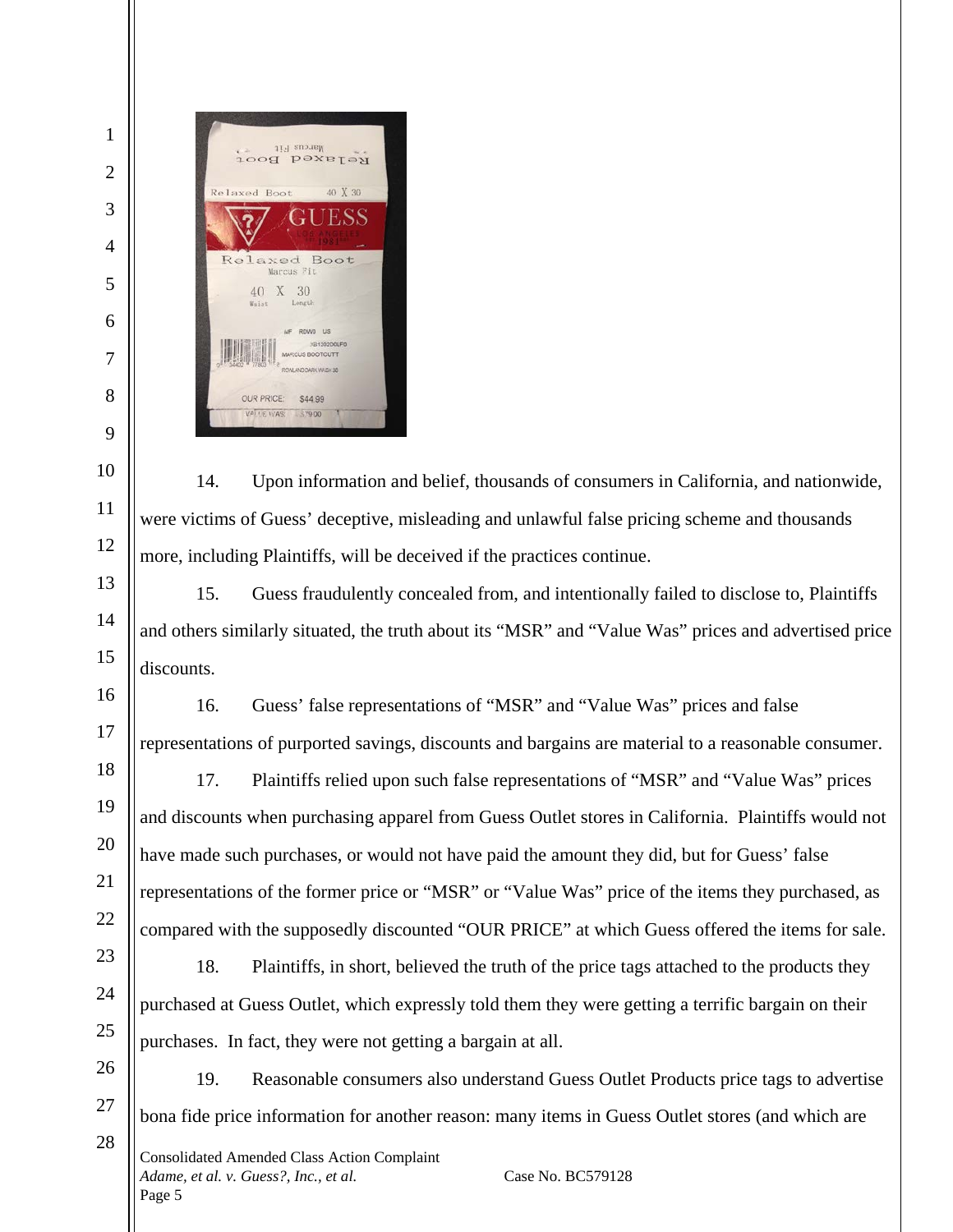excluded from the definition of Guess Outlet Products) do not advertise an "MSR" or "Value Was" price.

20. When, during a shopping experience, a consumer is confronted with some items that bear prominent "MSR" or "Value Was" price representations, and other items which simply state a price, it is reasonable for consumers to understand the reference price tags to indicate a true savings or bargain. The consumer reasonably understands that the plain-price tags do not offer a "savings" compared to a higher price.

21. In other words, if both types of products were only "bargains" due to their actual sales price, the "MSR" price representations would have no additional meaning.

10 11 12 13 14 15 16 17 18 19 22. Through its false and deceptive marketing, advertising and pricing scheme, Guess violated (and continues to violate) California law prohibiting advertising goods for sale as discounted from former prices which are false, and prohibiting misleading statements about the existence and amount of price reductions. Specifically, Guess committed fraud and is liable for under California Code of Civil Procedure §§ 1709 and 3294, and violated (and continues to violate) California's *Business & Professions Code* §§ 17200, *et seq*. (the "UCL"), California's *Business and Professions Code* §§ 17500, *et seq*. (the "FAL"), the California Consumers' Legal Remedies Act, *Civil Code* §§1750, *et seq*. (the "CLRA"), and the Federal Trade Commission Act ("FTCA"), which prohibits "unfair or deceptive acts or practices in or affecting commerce" and specifically prohibits false advertisements. 15 U.S.C.  $\S$ § 52(a) and 15 U.S.C. § 45(a)(1).

23. Plaintiffs, individually and on behalf of all others similarly situated, seek damages, restitution and other equitable remedies, including an injunction under the UCL, FAL and CLRA.

### **PARTIES**

23 24 25 26 24. Plaintiff, Serena Adame is an individual who is a citizen of the City of El Monte, County of Los Angeles, California. In reliance on Defendants' false and deceptive advertising, marketing and pricing schemes, Ms. Adame purchased two items from the Guess Outlet located in Camarillo, California, and as detailed herein, was damaged as a result thereof.

27 28

20

21

22

1

2

3

4

5

6

7

8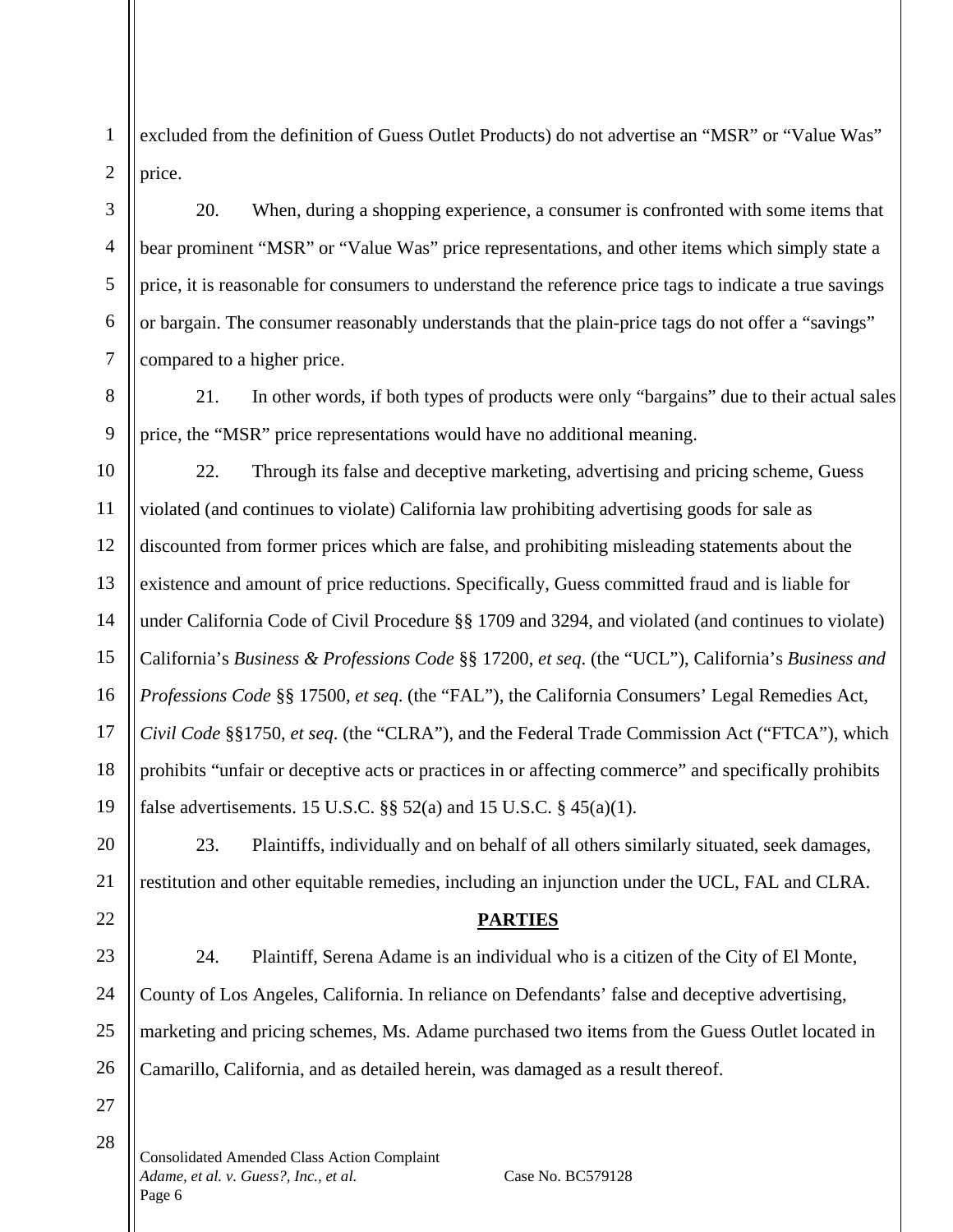25. Plaintiff Versil Milton is an individual who is a citizen of San Diego County, California. In reliance on Defendants' false and deceptive advertising, marketing and pricing schemes, Mr. Milton purchased four items from the Guess Outlet located in San Ysidro, California, and as detailed herein, was damaged as a result thereof.

26. Defendant Guess?, Inc. is a corporation duly organized and existing under the laws of the State of Delaware, with its principal place at 1444 South Alameda Street, Los Angeles, California 90021.

27. Defendant Guess? Retail, Inc. (together with Guess?, Inc., hereinafter referred to as "Guess") is a Delaware Corporation doing substantial business in the State of California, with its corporate headquarters located in Los Angeles, California. Guess operates approximately 113 Guess Factory Stores in the United States, including approximately 24 in California.

28. The true names and capacities, whether individual, corporate, associate, representative, alter ego or otherwise, of defendants and/or their alter egos named herein as DOES 1 through 100 inclusive are presently unknown to Plaintiffs at this time, and are therefore sued by such fictitious names pursuant to California *Code of Civil Procedure* § 474. Plaintiffs will amend this Complaint to allege the true names and capacities of DOES 1 through 100 when the same have been ascertained. Plaintiffs are informed and believe and based thereon alleges that DOES 1 through 100 were employed or affiliated by Defendants and are responsible for the alleged conduct. Plaintiffs are further informed and believe and based thereon alleges that DOES1 through 100 were and/or are, in some manner or way, responsible for and liable to Plaintiffs for the events, happenings, and damages hereinafter set forth below. Plaintiffs are informed and believe and based thereon alleges that at all times relevant herein each of the Defendants was the agent, servant, employee, subsidiary, affiliate, partner, assignee, successor-in-interest, alter ego or other representative of each of the remaining Defendants and was acting in such capacity in doing the things herein complained of and alleged.

# **JURISDICTION AND VENUE**

29. Jurisdiction is proper in this Court under California Code of Civil Procedure § 410.10 and the California Constitution, Article VI § 10. This Court, and not the United States District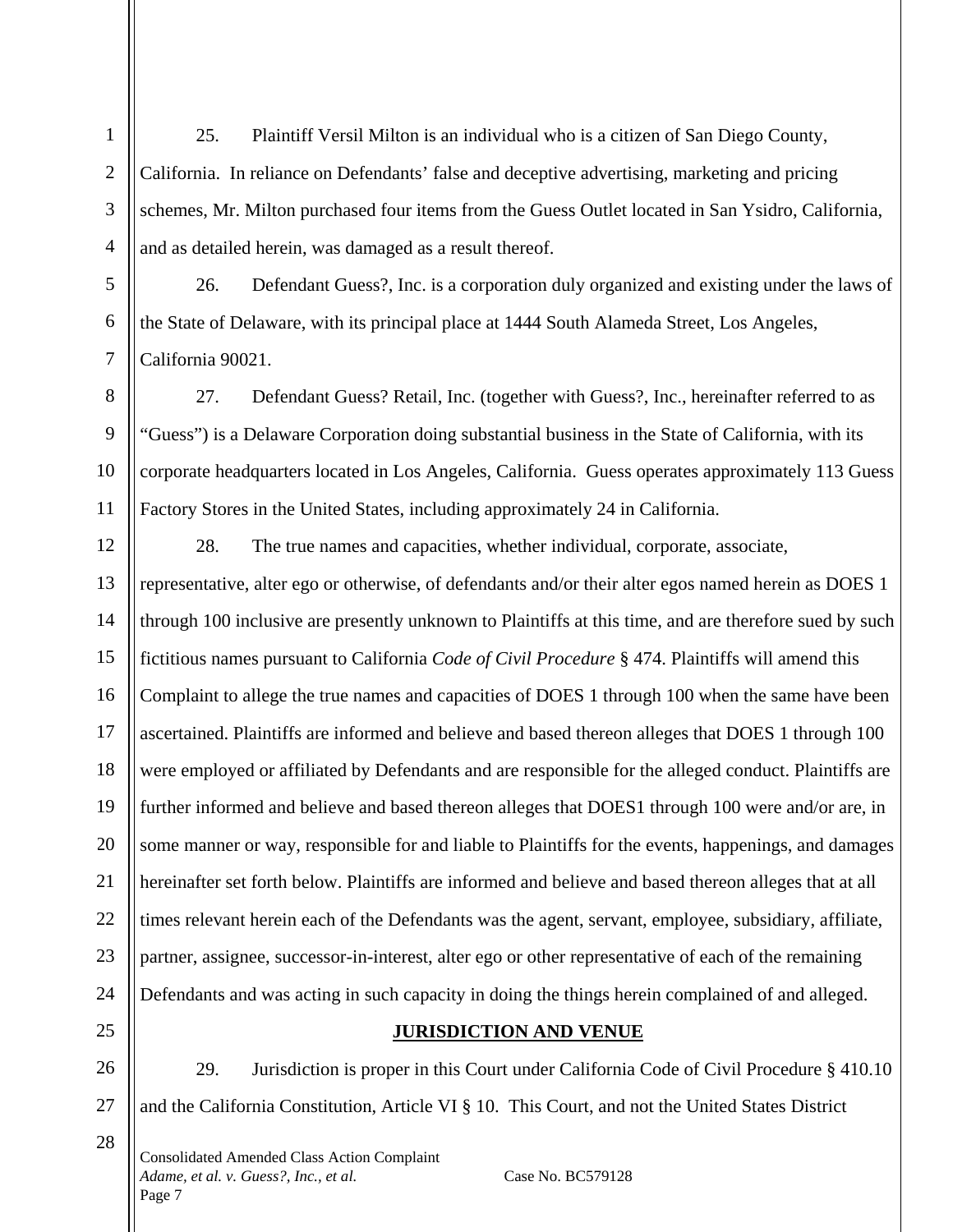Court, has jurisdiction of this class action, because Plaintiffs' claims fall within the provisions of 29 U.S.C. § 1332(d)(4)(a) (a provision of the Class Action Fairness Act) for the following reasons:

(a) more than two-thirds of the members of the Plaintiff Class are citizens of the State of California;

(b) Guess?, Inc. and Guess? Retail, Inc. are defendants: (i) from whom significant relief is sought by members of the proposed class, (ii) whose alleged conduct forms a significant basis for the claims asserted by the proposed class, and (iii) who are citizens of the State of California;

9 10 (c) the principal injuries resulting from the alleged conduct or any related conduct of each defendant were incurred in the State of California; and

(d) during the 3-year period preceding the filing of the original complaint in this class action, no other class actions have been filed asserting the same or similar factual allegations against any of the defendants on behalf of the same or other person.

14 15 16 17 18 19 20 21 22 30. Moreover, the California Superior Court has jurisdiction over Guess because it is a California citizen and it has sufficient minimum contacts and nerve center(s) within California, and/or entities that have otherwise intentionally availed themselves of the California market so as to render the exercise of jurisdiction over it by the California court consistent with traditional notions of fair play and substantial justice. Furthermore, Defendants have purposefully availed themselves of the benefits and protections of the laws within the State of California and within Los Angeles County, having sufficient contacts such that the exercise of jurisdiction would be consistent with traditional notions of fair play and substantial justice. Plaintiff Adame is also located in Los Angeles County, State of California and all putative class members are located in the State of California.

23 24 25 31. Venue is appropriate in Los Angeles County as Guess has its primary business headquarters and its principal place of business located at 1444 South Alameda Street, Los Angeles, California 90021; Plaintiff Adame is also a resident of Los Angeles County.

26

///

///

1

2

3

4

5

6

7

8

11

12

13

27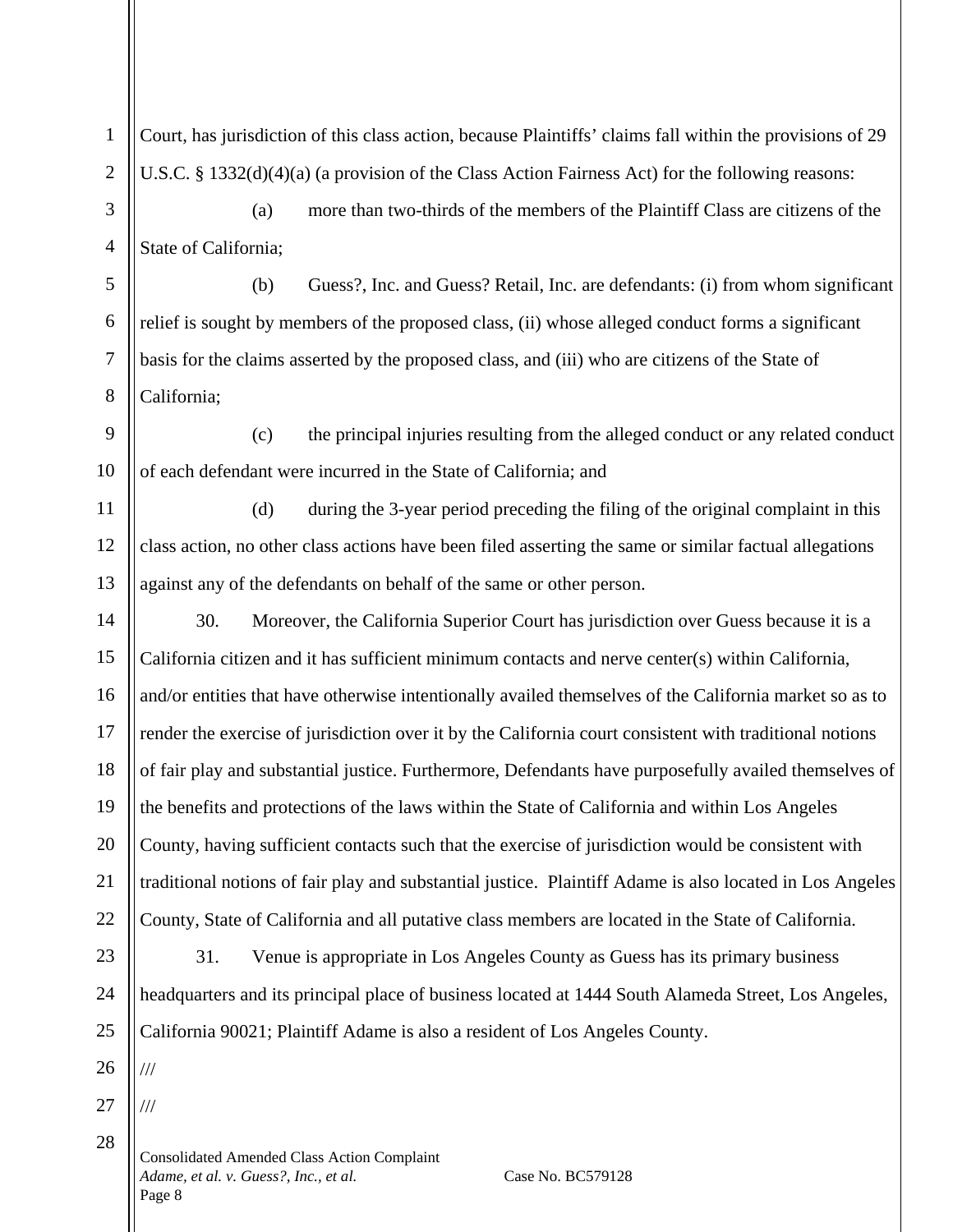2

3

4

5

6

7

8

9

28

# **FACTUAL ALLEGATIONS**

32. Traditionally, retail outlet stores were located in remote areas and typically maintained an inventory of defective and excess merchandise. Customers often flocked to these outlets in hopes of finding steep discounts and bargains. *See* 

*http://www.forbes.com/sites/investopedia/2012/12/29/7-tips-for-outlet-mall-shopping/* (last visited July 11, 2014).

33. However, in an effort to increase profits, major retailers such as Guess have, without notice to consumers, begun using company-owned "outlet" stores to sell made-for-outlet goods that are never intended to be sold at non-outlet stores.

10 11 12 13 14 15 16 17 18 19 34. In California, such "outlet" stores are located in purpose-built malls touted as "outlets," or "premium outlets." For example, Plaintiff Adame purchased her Guess Outlet Products at the Premium Outlets in Camarillo. The very term "outlet" conveys to reasonable consumers that at least some products are comprised of merchandise formerly offered for sale at full-price retail locations. The location of Guess Outlets in "outlet" malls deceives reasonable consumers into believing they are receiving true "outlet" merchandise, when they are not. In a further illustration, the outlet complex at which Named Plaintiff Versil Milton purchased his Guess items, Las Americas Premium Outlets, advertises "Exceptional Brands," and "extraordinary savings of 25% to 65%. For shopping that is always worth the trip." The Las Americas Premium Outlets complex also purports to offer "impressive" savings at "125 Outlet Stores" (including Guess).

20 21 22 23 24 25 35. Instead, retailers like Guess Outlet create the illusion of traditional outlet discounts and bargains by offering the made-for-outlet goods at prices reduced from fabricated, arbitrary, and false prices. In short, outlet stores such as Guess Outlet are using false and fraudulent price comparison tactics. *See http://www.buzzfeed.com/sapna/customers-finally-aware-that-most-outletmerchandise-is-now* (last visited July 11, 2014). *See also, [http://www.click2houston.com/news/could-you-be-getting-knockoffs-at-outlet-](http://www.click2houston.com/news/could-you-be-getting-knockoffs-at-outlet-malls_20151123151558550)*

26 27 *[malls\\_20151123151558550](http://www.click2houston.com/news/could-you-be-getting-knockoffs-at-outlet-malls_20151123151558550)* (last visited December 30, 2015) (article details how a consumer expert purchased a pair of men's Guess shorts at the outlet costing \$34.99 and a pair that appeared the same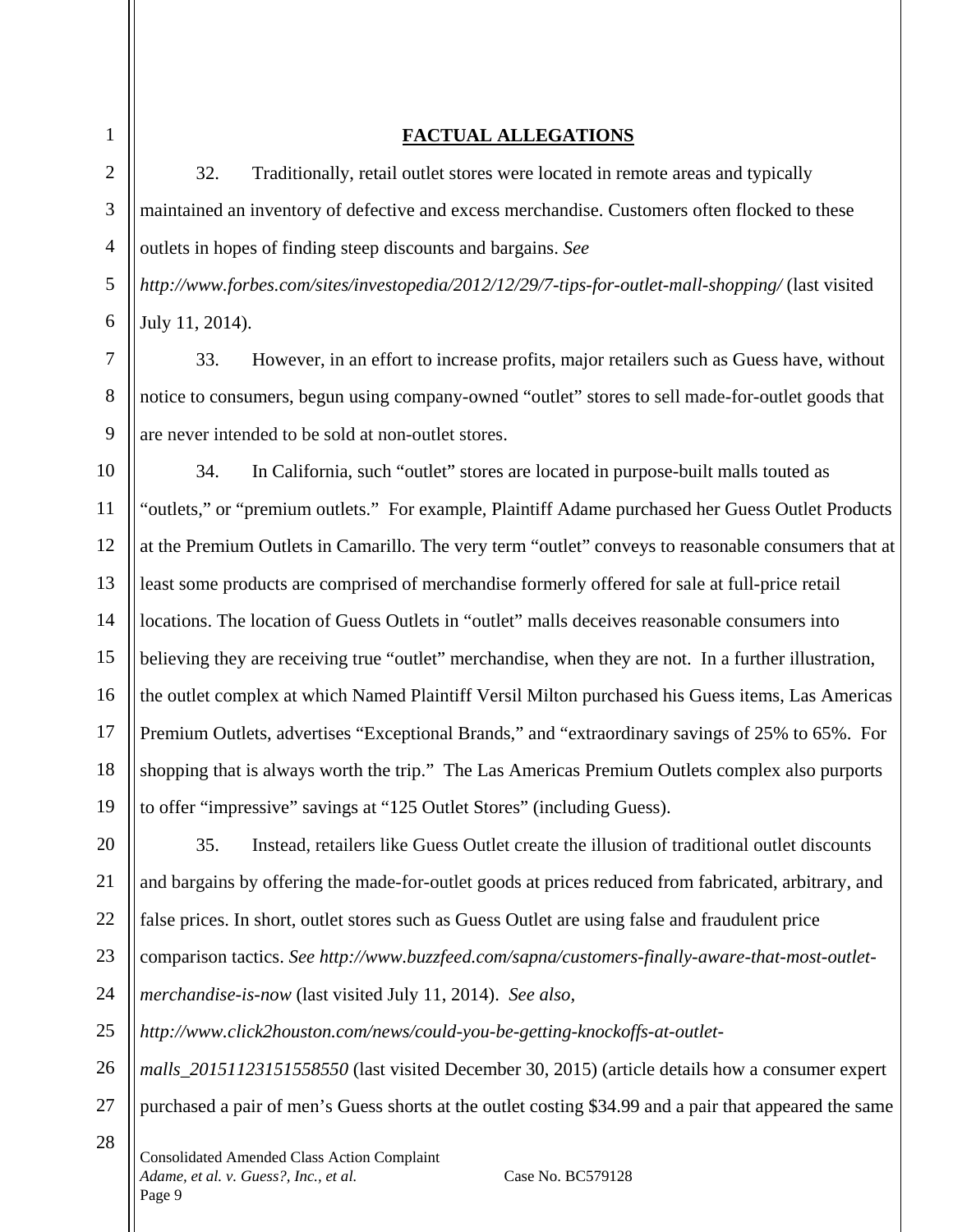was \$47.70 at the Guess retail store. The consumer expert reported that the mainline retail product was manufactured with a pricier fabric than what was sold at the outlet store.)

1

2

3

4

5

6

7

8

9

10

11

20

21

22

23

24

25

27

28

36. The intentional use of false and fraudulent price comparison tactics is increasingly deceiving consumers in the market. To illustrate, on January 30, 2014, four Members of Congress demanded an FTC investigation of misleading marketing practices by outlet stores across the United States. The four Members of Congress described a pricing scheme similar to the one implemented at Guess Outlet stores and stated, "[i]t is a common practice at outlet stores to advertise a retail price alongside the outlet store price—even on made-for-outlet merchandise that does not sell at regular retail locations. Since the item was never sold in the regular retail store or at the retail price, the retail price is impossible to substantiate. We believe this practice may be a violation of the FTC's Guides Against Deceptive Pricing (16 CFR 233)." *See* 

12 13 *http://www.whitehouse.senate.gov/news/release/sens-and-rep-to-ftc-outlet-stores-may-bemisleading-consumers* (last visited December 30, 2014).

14 15 16 17 18 19 37. This is precisely the practice used by Guess in its Guess Outlet Stores. Indeed, the fact that Guess offered some products with plain price tags and others with "MSR" or "Value Was" tags indicates that Guess intentionally sought to convey to consumers that they were receiving a true markdown off a former price. If Guess sought only to offer good prices on clothing items purportedly similar to other clothing items in the marketplace, it would have labelled all of its products with simple price tags.

# **Plaintiffs' Purchases**

26 38. On April 11, 2015, Plaintiff Adame entered the Guess Outlet located in Camarillo, California. She observed that merchandise was advertised with price tags that represented a "MSR" price next to a significantly reduced OUR PRICE. She also observed that other items in the store did not make these price-reduction representations on their price tags. Ms. Adame understood that the items with the "MSR" price tags represented a true bargain, while the items with plain pricing did not. Enticed by the idea of paying significantly less than the "MSR" price charged outside of Guess Outlets, and by receiving a true bargain, Plaintiff Adame was induced to purchase a RHEA SLG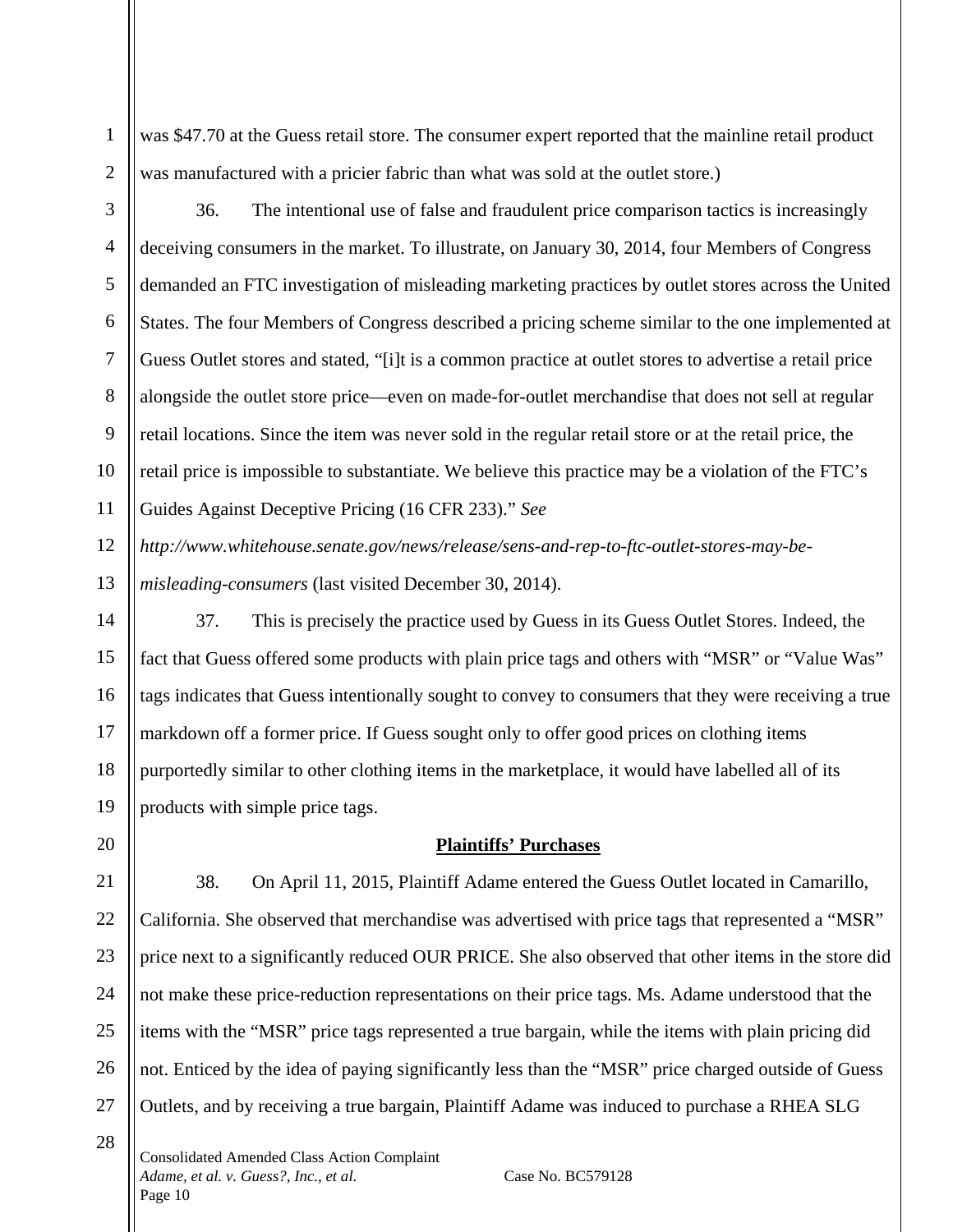Slim Clutch bearing Style Number VY500051 with a "MSR" price of \$40.00 and an OUR PRICE of \$24.99. She was also induced to purchase one Agata Crossbody bearing Style Number LE602814 with a MSR price of \$78.00 and an "MSR" price of \$54.99.

39. By purchasing a RHEA SLG Slim Clutch bearing Style Number VY500051 for the OUR PRICE of \$24.99 instead of the "MSR" price of \$40.00, Plaintiff Adame was led to believe that she saved on her purchase. In reality, Guess never intended, nor did they ever, sell the item at the represented "MSR" price. Thus, Plaintiff Adame was deceived by the false price comparison into making a full retail purchase with no discount. Likewise, by purchasing an Agata Crossbody bearing Style Number VY500051 for the OUR PRICE of \$54.00, Plaintiff Adame was led to believe that she saved on her purchase. In reality, Guess never intended, nor did it ever, sell the item at the represented "MSR" price. Thus, Plaintiff Adame was deceived by the false price comparison into making a full retail purchase with no discount.

13 14 15 16 17 18 19 20 21 22 23 40. Additionally, Plaintiff Milton entered the Guess Outlet located in San Ysidro, California. He observed that merchandise was advertised with price tags that represented a MSR or "Value Was" price next to a significantly reduced OUR PRICE. He also observed that other items in the store did not make these price-reduction representations on their price tags. Mr. Milton understood that the items with the "MSR" or "Value Was" price tags represented a true bargain, while the items with plain pricing did not. Enticed by the idea of paying significantly less than the "MSR" or "Value Was" price charged outside of Guess Outlets, and by receiving a true bargain, Plaintiff Milton was induced to purchase a Hawthorne Full Zip jacket for \$35.00, a Speyer Destination shirt for \$9.75, a Varick print shirt for \$15.00 and a pair of Mayday sweatpants for \$27.99. The price tag for each of these items had a "MSR" or "Value Was" listing that was higher than the "OUR PRICE" listed.

24 25 26

1

2

3

4

5

6

7

8

9

10

11

12

41. By purchasing the jacket, two shirts and pair of sweatpants at the reduced OUR PRICE instead of the higher "MSR" or "Value Was" price, Plaintiff Milton was led to believe that he saved on his purchase. In reality, Guess never intended, nor did it ever, sell the items at the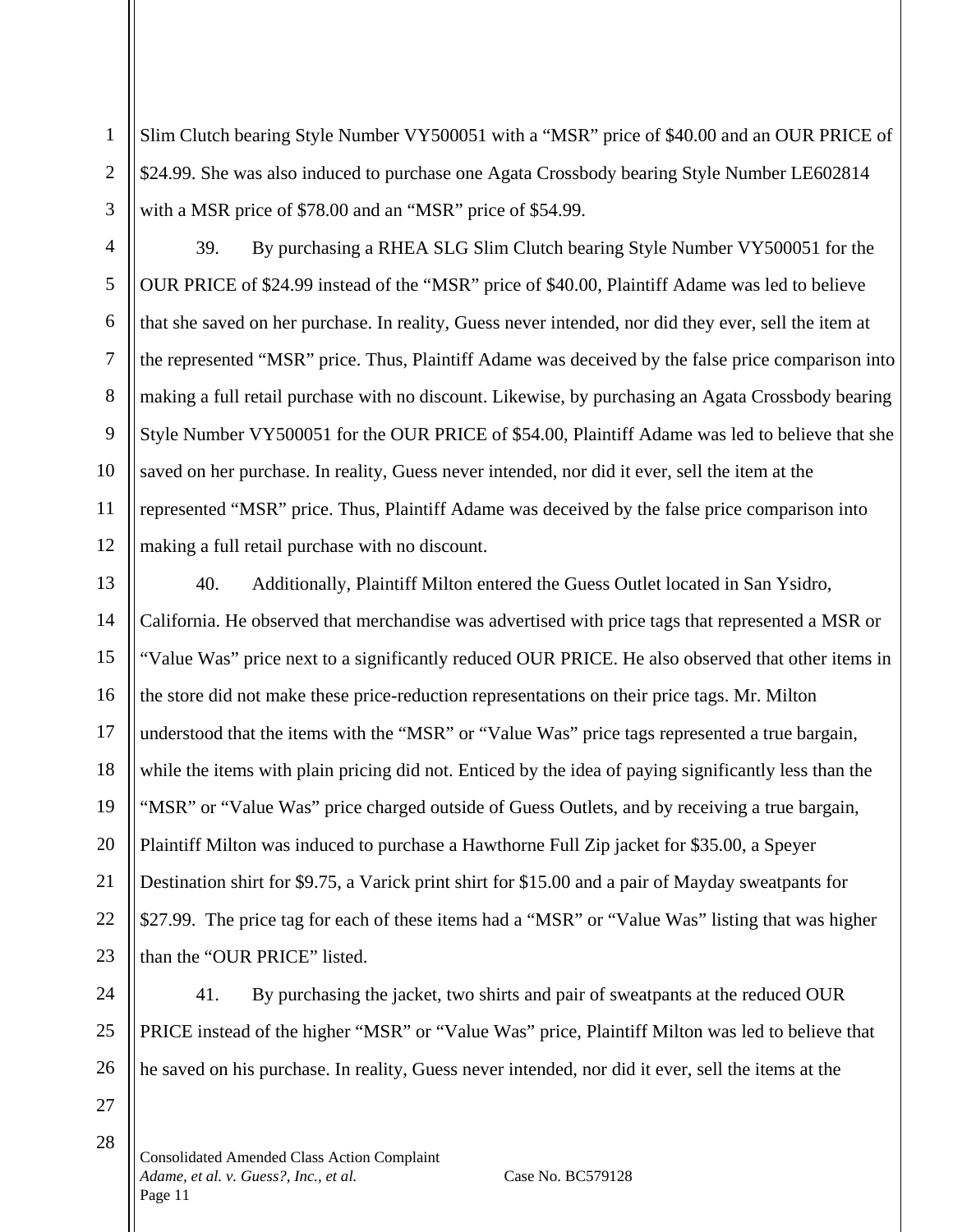| $\mathbf{1}$   | represented "MSR" or "Value Was" prices. Thus, Plaintiff Milton was deceived by the false price                                                                                                                                                                                                                                                                                     |  |  |
|----------------|-------------------------------------------------------------------------------------------------------------------------------------------------------------------------------------------------------------------------------------------------------------------------------------------------------------------------------------------------------------------------------------|--|--|
| $\overline{2}$ | comparison into making a full retail purchase with no discount.                                                                                                                                                                                                                                                                                                                     |  |  |
| 3              | 42.<br>Plaintiffs did not understand the "MSR" or "Value Was" prices to indicate a                                                                                                                                                                                                                                                                                                  |  |  |
| $\overline{4}$ | comparison to a non-identical product, because the price tag did not specify that the savings was in                                                                                                                                                                                                                                                                                |  |  |
| 5              | relation to a different product, nor did it specify what that different product might have been.                                                                                                                                                                                                                                                                                    |  |  |
| 6              | 43.<br>Plaintiffs specifically selected certain products over other products because the price                                                                                                                                                                                                                                                                                      |  |  |
| $\overline{7}$ | tags represented price savings.                                                                                                                                                                                                                                                                                                                                                     |  |  |
| 8              | 44.<br>Plaintiffs would not have purchased the products, or would not have paid the price                                                                                                                                                                                                                                                                                           |  |  |
| 9              | they did, if they had known they were not truly receiving a discount off a true former price, as                                                                                                                                                                                                                                                                                    |  |  |
| 10             | specified.                                                                                                                                                                                                                                                                                                                                                                          |  |  |
| 11             | 45.<br>Plaintiffs' and class members' reliance on Defendants' false price comparison                                                                                                                                                                                                                                                                                                |  |  |
| 12             | advertising was reasonable. In fact, empirical marketing studies provide an incentive for retailers to                                                                                                                                                                                                                                                                              |  |  |
| 13             | engage in this false and fraudulent behavior:                                                                                                                                                                                                                                                                                                                                       |  |  |
| 14             | [c] omparative price advertising offers consumers a basis for comparing the relative<br>value of the product offering by suggesting a monetary worth of the product and any<br>potential savings[A] comparative price advertisement can be construed as<br>deceptive if it makes any representation, or involves any practice that may<br>materially mislead a reasonable consumer. |  |  |
| 15             |                                                                                                                                                                                                                                                                                                                                                                                     |  |  |
| 16             |                                                                                                                                                                                                                                                                                                                                                                                     |  |  |
| 17             |                                                                                                                                                                                                                                                                                                                                                                                     |  |  |
| 18             | Comparative Price Advertising: Informative or Deceptive?, Dhruv Grewal and Larry D. Compeau,                                                                                                                                                                                                                                                                                        |  |  |
| 19             | Journal of Public Policy & Marketing, Vol. 11, No. 1, at 52 (Spring 1992). In short:                                                                                                                                                                                                                                                                                                |  |  |
| 20             | [b]y creating an impression of savings, the presence of a higher reference price                                                                                                                                                                                                                                                                                                    |  |  |
| 21             | enhances subjects' perceived value and willingness to buy the productThus, if the<br>reference price is not truthful, a consumer may be encouraged to purchase as a result                                                                                                                                                                                                          |  |  |
| 22             | of a false sense of value.                                                                                                                                                                                                                                                                                                                                                          |  |  |
| 23             | <i>Id.</i> at 55, 56.                                                                                                                                                                                                                                                                                                                                                               |  |  |
| 24             | Despite the MSR/OUR PRICE Scheme used at Guess Outlets, Plaintiffs would<br>44.                                                                                                                                                                                                                                                                                                     |  |  |
| 25             | purchase Guess Outlet Products in the future from Guess Outlet stores and/or other retail                                                                                                                                                                                                                                                                                           |  |  |
| 26             | establishments, if product labels accurately reflect "former" prices and discounts. If the Court were                                                                                                                                                                                                                                                                               |  |  |
| 27             | to issue an injunction ordering Guess to comply with California's comparative price advertising                                                                                                                                                                                                                                                                                     |  |  |
| 28             | <b>Consolidated Amended Class Action Complaint</b><br>Adame, et al. v. Guess?, Inc., et al.<br>Case No. BC579128<br>Page 12                                                                                                                                                                                                                                                         |  |  |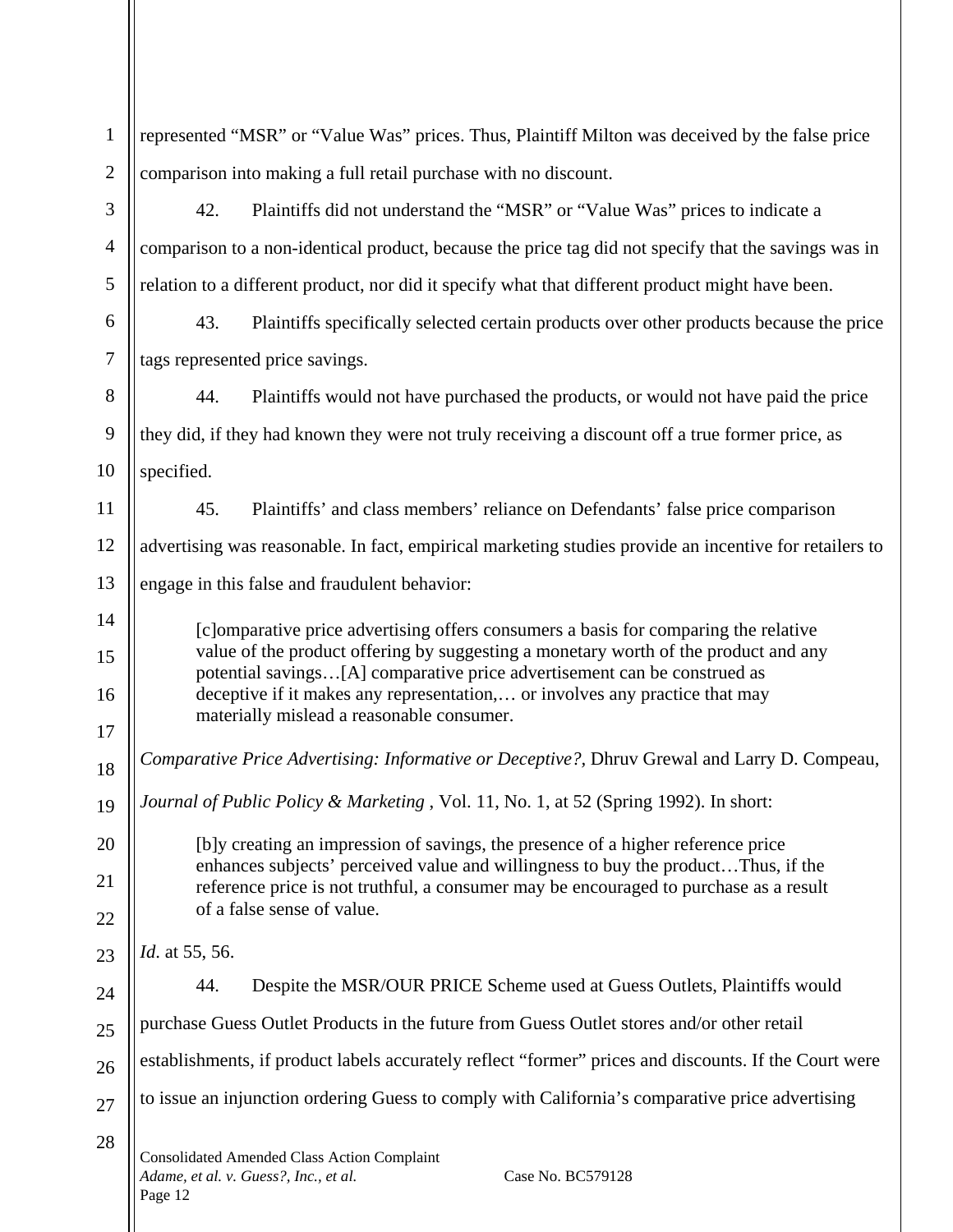| $\mathbf{1}$   | laws, and prohibiting Guess' use of the deceptive practices discussed herein, Plaintiffs would likely                                                                                                     |  |  |
|----------------|-----------------------------------------------------------------------------------------------------------------------------------------------------------------------------------------------------------|--|--|
| $\overline{2}$ | shop for Guess Outlet Products again in the near future at Guess Outlets.                                                                                                                                 |  |  |
| 3              | <b>CLASS ALLEGATIONS</b>                                                                                                                                                                                  |  |  |
| $\overline{4}$ | 45.<br>Plaintiffs incorporate and reallege by reference each and every allegation contained in                                                                                                            |  |  |
| 5              | the preceding paragraphs as if set forth herein in full.                                                                                                                                                  |  |  |
| 6              | 46.<br>The Class that Plaintiffs seek to represent defined as follows (the "Nationwide")                                                                                                                  |  |  |
| $\tau$         | Class"):                                                                                                                                                                                                  |  |  |
| 8              | All individuals residing in the United States and its territories who, within the                                                                                                                         |  |  |
| 9              | applicable statute of limitations preceding the filing of this action, purchased<br><b>Guess Outlet Products from a Guess Outlet store.</b>                                                               |  |  |
| 10             |                                                                                                                                                                                                           |  |  |
| 11             | Plaintiffs also bring this individually and as a Class action on behalf of the following<br>47.                                                                                                           |  |  |
| 12             | subclass of persons located within the state of California (the "California Class"):                                                                                                                      |  |  |
| 13             | All individuals in the State of California who, within the applicable                                                                                                                                     |  |  |
| 14             | statute of limitations preceding the filing of this action, purchased Guess<br><b>Outlet Products from a Guess Outlet store in California.</b>                                                            |  |  |
| 15             |                                                                                                                                                                                                           |  |  |
| 16             | 48.<br>Plaintiffs reserve the right to redefine the Classes prior to certification.                                                                                                                       |  |  |
| 17             | 49.<br>Excluded from the Class are Guess, its parents, subsidiaries, affiliates, officers and                                                                                                             |  |  |
| 18             | directors, any entity in which Guess has a controlling interest, all customers who make a timely                                                                                                          |  |  |
| 19             | election to be excluded, governmental entities, and all judges assigned to hear any aspect of this                                                                                                        |  |  |
| 20             | litigation, as well as their immediate family members.                                                                                                                                                    |  |  |
| 21             | 50.<br>The members of the Class are so numerous that joinder is impractical. The Class                                                                                                                    |  |  |
| 22             | consists of thousands of members, the precise number which is within the knowledge of and can be                                                                                                          |  |  |
| 23             | ascertained only by resort to Guess' records.                                                                                                                                                             |  |  |
| 24             | There are numerous questions of law and fact common to the Class which<br>51.                                                                                                                             |  |  |
| 25             | predominate over any questions affecting only individual members of the Class. Among the                                                                                                                  |  |  |
| 26             | questions of law and fact common to the Class are:                                                                                                                                                        |  |  |
| 27             | (a) Whether, during the Class Period, Guess used false price representations and falsely                                                                                                                  |  |  |
| 28             | advertised price discounts on its merchandise sold at Guess Outlet stores;<br><b>Consolidated Amended Class Action Complaint</b><br>Case No. BC579128<br>Adame, et al. v. Guess?, Inc., et al.<br>Page 13 |  |  |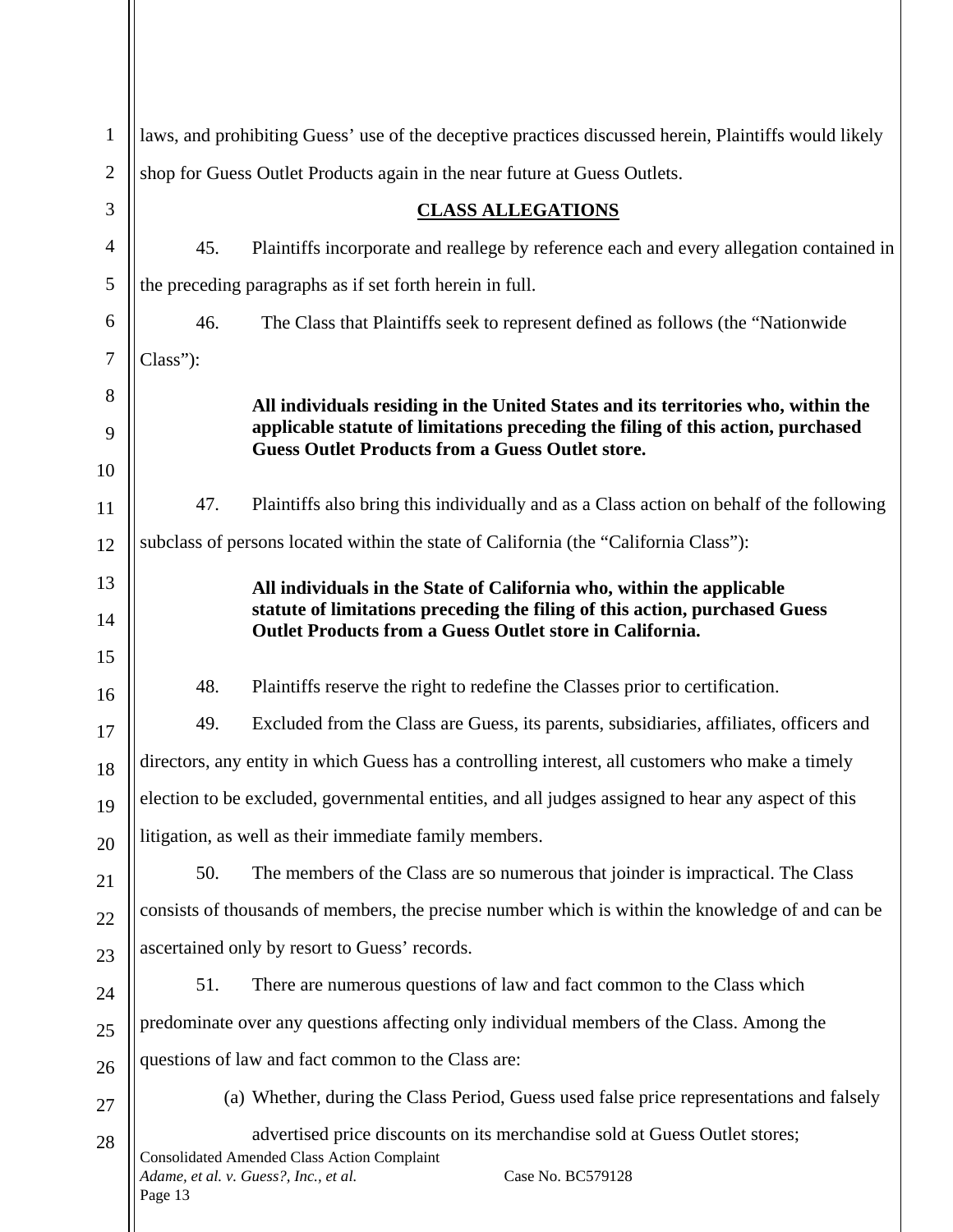| 1              | (b) Whether, during the Class Period, the price tags affixed to all items sold at Guess                                     |
|----------------|-----------------------------------------------------------------------------------------------------------------------------|
| $\overline{2}$ | Outlets contain misrepresentations and omissions;                                                                           |
| 3              | (c) Whether, during the Class Period, such misrepresentations and omissions are                                             |
| 4              | material;                                                                                                                   |
| 5              | (d) Whether, during the Class Period, Guess made such misrepresentation and omissions                                       |
| 6              | with the intent to induce the reliance of Plaintiff Class, and whether the Guess'                                           |
| 7              | conduct as alleged herein was knowing and intentional;                                                                      |
| 8              | (e) Whether such misrepresentation and omissions were disseminated to Plaintiff Class in                                    |
| 9              | uniform, written form;                                                                                                      |
| 10             | (f) Whether, during the Class Period, the MSR or Value Was prices advertised by Guess                                       |
| 11             | were the prevailing market prices for the respective merchandise sold at Guess Outlet                                       |
| 12             | stores during the three month periods preceding the dissemination and/or publication                                        |
| 13             | of the advertised former prices;                                                                                            |
| 14             | (g) Whether Guess' use of false or deceptive price advertising constituted false                                            |
| 15             | advertising under California Law;                                                                                           |
| 16             | (h) Whether Guess engaged in unfair, unlawful and/or fraudulent business practices                                          |
| 17             | under California law;                                                                                                       |
| 18             | Whether Guess misrepresented and/or failed to disclose material facts about its                                             |
| 19             | product pricing and discounts.                                                                                              |
| 20             | Whether Guess has made false or misleading statements of fact concerning the<br>(i)                                         |
| 21             | reasons for, existence of, or amounts of price reductions;                                                                  |
| 22             | (k) Whether Guess' conduct, as alleged herein, was intentional and knowing;                                                 |
| 23             | Whether Class members are entitled to damages and/or restitution, and in what<br>(1)                                        |
| 24             | amount;                                                                                                                     |
| 25             | (m) Whether Guess is likely to continue using false, misleading or illegal price                                            |
| 26             | comparisons such that an injunction is necessary; and                                                                       |
| 27             |                                                                                                                             |
| 28             | <b>Consolidated Amended Class Action Complaint</b><br>Adame, et al. v. Guess?, Inc., et al.<br>Case No. BC579128<br>Page 14 |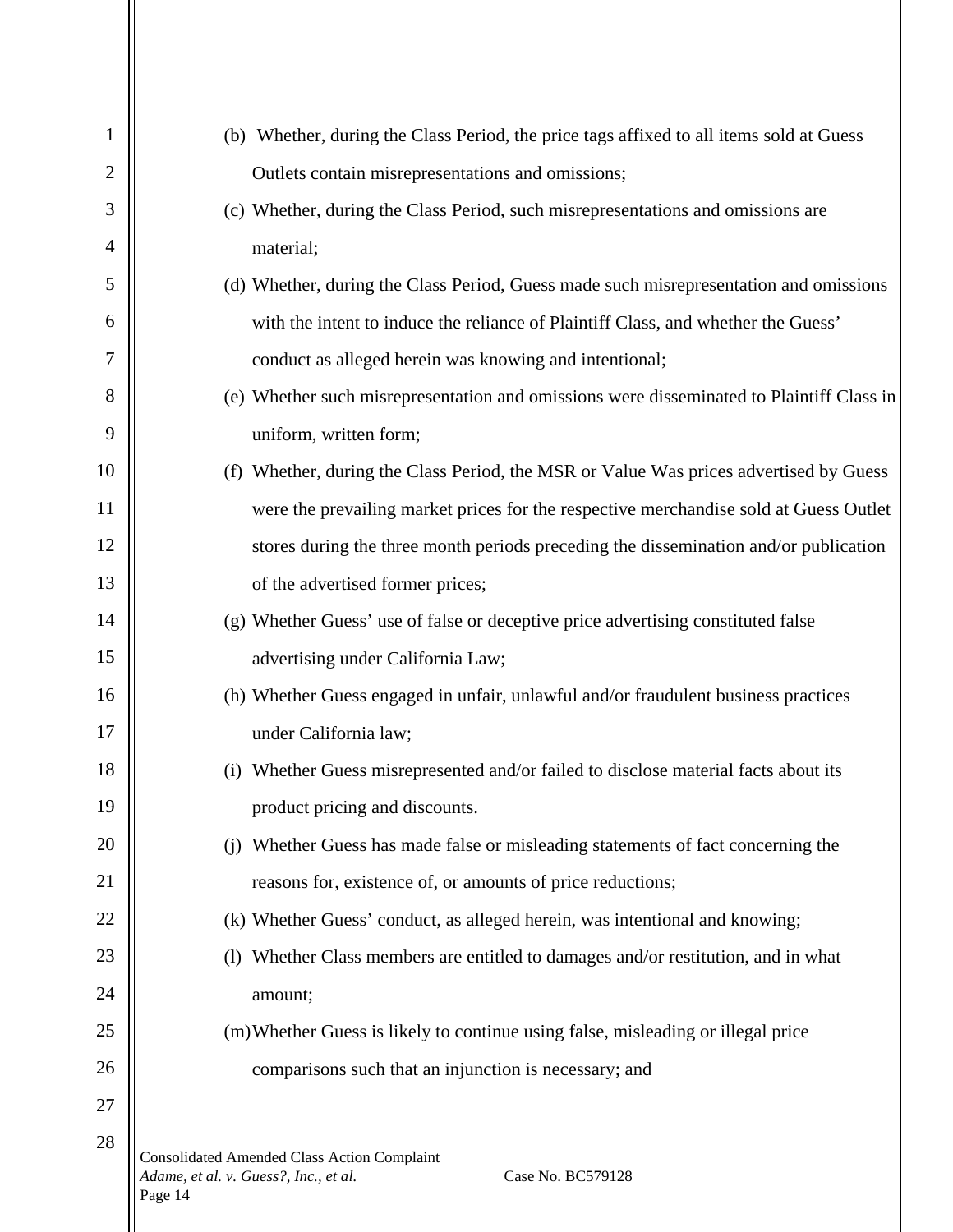3

4

5

6

7

8

9

10

28

(n) Whether Plaintiffs and Class members are entitled to an award of reasonable attorneys' fees, pre-judgment interest and costs of suit.

52. Plaintiffs' claims are typical of the claims of the members of the Class and, like all members of the Class, purchased goods from a Guess Outlet that falsely conveyed a MSR price and a fictitious discount. Accordingly, Plaintiffs have no interests antagonistic to the interests of any other member of the Class.

53. Plaintiffs are representatives who will fully and adequately assert and protect the interests of the Class, and has retained counsel who is experienced in prosecuting class actions. Accordingly, Plaintiffs are an adequate representative and will fairly and adequately protect the interests of the Class.

11 12 13 14 15 16 17 18 54. A class action is superior to all other available methods for the fair and efficient adjudication of this lawsuit, because individual litigation of the claims of all members of the Class is economically unfeasible and procedurally impracticable. While the aggregate damages sustained by the Class are in the millions of dollars, the individual damages incurred by each member of the Class resulting from Guess' wrongful conduct are too small to warrant the expense of individual lawsuits. The likelihood of individual Class members prosecuting their own separate claims is remote, and, even if every member of the Class could afford individual litigation, the court system would be unduly burdened by individual litigation of such cases.

19 20 21 22 23 55. The prosecution of separate actions by members of the Class would create a risk of establishing inconsistent rulings and/or incompatible standards of conduct for Guess. For example, one court might enjoin Guess from performing the challenged acts, whereas another might not. Additionally, individual actions may be dispositive of the interests of the Class, although certain class members are not parties to such actions.

24 25 26 27 56. The conduct of Guess is generally applicable to the Class as a whole and Plaintiffs seek, *inter alia*, equitable remedies with respect to the Class as a whole. As such, the systematic policies and practices of Guess make declaratory relief with respect to the Guess California Subclass as a whole appropriate.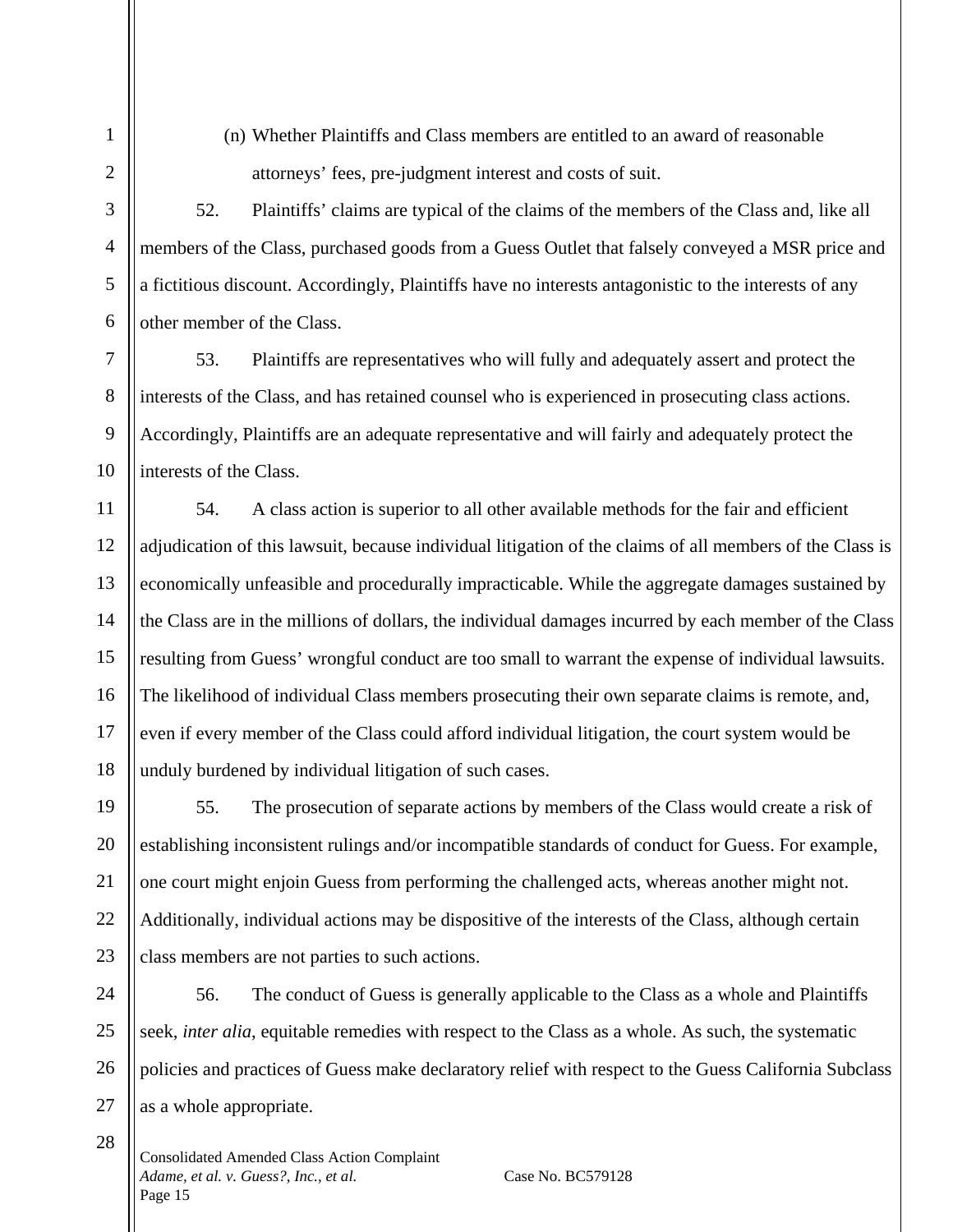| $\mathbf{1}$   | <b>CAUSES OF ACTION</b>                                                                                                     |  |  |
|----------------|-----------------------------------------------------------------------------------------------------------------------------|--|--|
| $\overline{2}$ | <b>FIRST CAUSE OF ACTION</b>                                                                                                |  |  |
| 3              | Deceit (Fraud, on behalf of California Subclass)                                                                            |  |  |
| $\overline{4}$ | 57.<br>Plaintiffs incorporate by reference paragraphs 1-56 as though fully set forth herein.                                |  |  |
| 5              | 58.<br>As alleged herein, Guess made material misrepresentations to, and concealed and                                      |  |  |
| 6              | suppressed facts from, the Plaintiffs and the other members of the Plaintiff Class.                                         |  |  |
| $\overline{7}$ | As alleged herein, Guess knew these misrepresentations were false, and Guess knew<br>59.                                    |  |  |
| 8              | that the facts it concealed and suppressed were necessary to make material statements made by                               |  |  |
| 9              | Guess not misleading.                                                                                                       |  |  |
| 10             | 60.<br>As alleged herein, Guess made these misrepresentations, and concealed and                                            |  |  |
| 11             | suppressed these facts, with the intent to induce the reliance of and to defraud the Plaintiffs and the                     |  |  |
| 12             | other the members of the Plaintiff Class.                                                                                   |  |  |
| 13             | Guess' misrepresentations and omissions were conveyed through uniform writings<br>61.                                       |  |  |
| 14             | given to the Plaintiffs and each member of the Plaintiff Class.                                                             |  |  |
| 15             | The Plaintiffs and the other members of the Plaintiff Class believed that Guess'<br>62.                                     |  |  |
| 16             | misrepresentations and statements rendered misleading by concealment and suppression of facts                               |  |  |
| 17             | were true or were ignorant of their falsity or misleading nature.                                                           |  |  |
| 18             | 63.<br>In reliance on Guess' misrepresentations and omissions, the Plaintiffs and the other                                 |  |  |
| 19             | members of the Plaintiff Class, were induced to, and did in fact, purchase clothing and other items                         |  |  |
| 20             | they would not have otherwise purchased, and/or pay more for such clothing and items than they                              |  |  |
| 21             | otherwise would have. Had the Plaintiffs and the other members of the Plaintiff Class known the                             |  |  |
| 22             | truth, they would not have taken such actions.                                                                              |  |  |
| 23             | 64.<br>The reliance of the Plaintiffs, and of the other members of the Plaintiff Class, was                                 |  |  |
| 24             | reasonable and justified.                                                                                                   |  |  |
| 25             | 65.<br>As a proximate result of Guess' fraudulent conduct as alleged herein, the Plaintiffs                                 |  |  |
| 26             | and the other members of the Plaintiff Class have been injured.                                                             |  |  |
| 27             | 66.<br>Pursuant to California Code of Civil Procedure § 1709, Guess is liable for the                                       |  |  |
| 28             | damages suffered by the Plaintiffs and the other members of the Plaintiff Class.                                            |  |  |
|                | <b>Consolidated Amended Class Action Complaint</b><br>Adame, et al. v. Guess?, Inc., et al.<br>Case No. BC579128<br>Page 16 |  |  |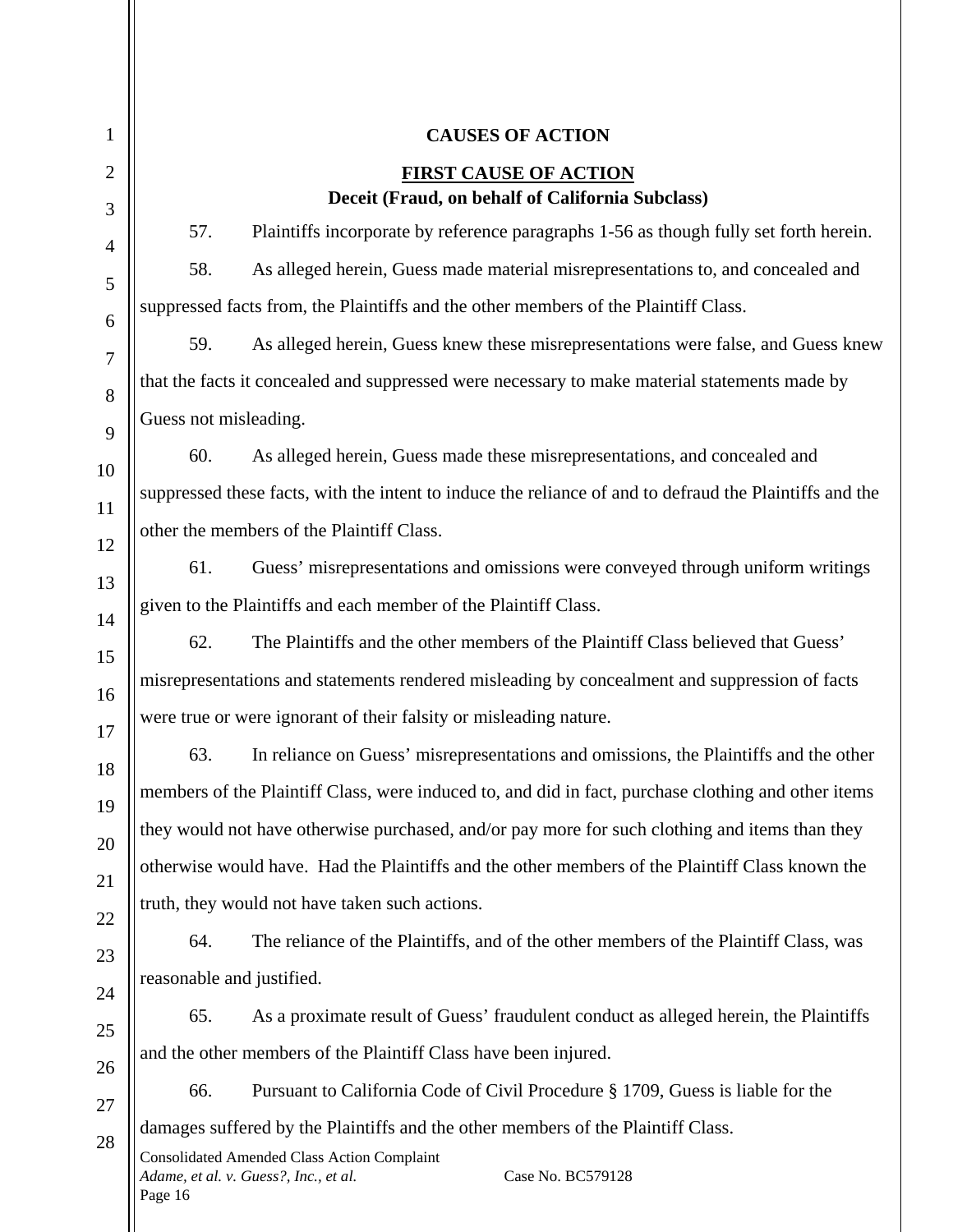The actions of Guess as alleged herein constitute oppression, fraud, or malice, as those terms are defined in California Civil Code § 3294, thus entitling the Plaintiffs and the other members of the Plaintiff Class, and each of them, to an award of punitive damages.

# **SECOND CAUSE OF ACTION**

### **(Violation of the "Unfair" Prong of the UCL, on behalf of California Subclass)**

67. Plaintiffs incorporate by reference paragraphs 1-56 as though fully set forth herein.

68. The UCL defines unfair business competition to include any "unlawful, unfair or fraudulent" act or practice, as well as any "unfair, deceptive, untrue or misleading" advertising. *Business & Professions Code* § 17200.

69. A business act or practice is "unfair" under the UCL if the reasons, justifications and motives of the alleged wrongdoer are outweighed by the gravity of the harm to the alleged victims.

70. Guess has violated the "unfair" prong of the UCL by representing a false MSR price and corresponding OUR PRICE for goods exclusively manufactured for sale at Guess Outlet stores. As a result, the inflated MSR or "Value Was" price and corresponding OUR PRICE was nothing more than a false, misleading and deceptive illusion of a discount.

71. These acts and practices are unfair because they caused Plaintiffs, and are likely to cause consumers, to falsely believe that Guess Outlet is offering value, discounts or bargains from the prevailing market worth of the products sold that did not, in fact, exist. As a result, purchasers, including Plaintiffs, reasonably perceived that they were receiving products that regularly sold in the non-outlet retail marketplace at substantially higher prices (and were, therefore, worth more) than what they paid. This perception has induced reasonable purchasers, including Plaintiffs, to buy such products, which they otherwise would not have purchased.

72. The gravity of the harm to members of the Class resulting from these unfair acts and practices outweighed any conceivable reasons, justifications and/or motives of Guess for engaging in such deceptive acts and practices. By committing the acts and practices alleged above, Guess engages in unfair business practices within the meaning of California Business & Professions Code §§ 17200, *et seq*.

Consolidated Amended Class Action Complaint *Adame, et al. v. Guess?, Inc., et al.* Case No. BC579128 Page 17 73. Through its unfair acts and practices, Guess has improperly obtained money from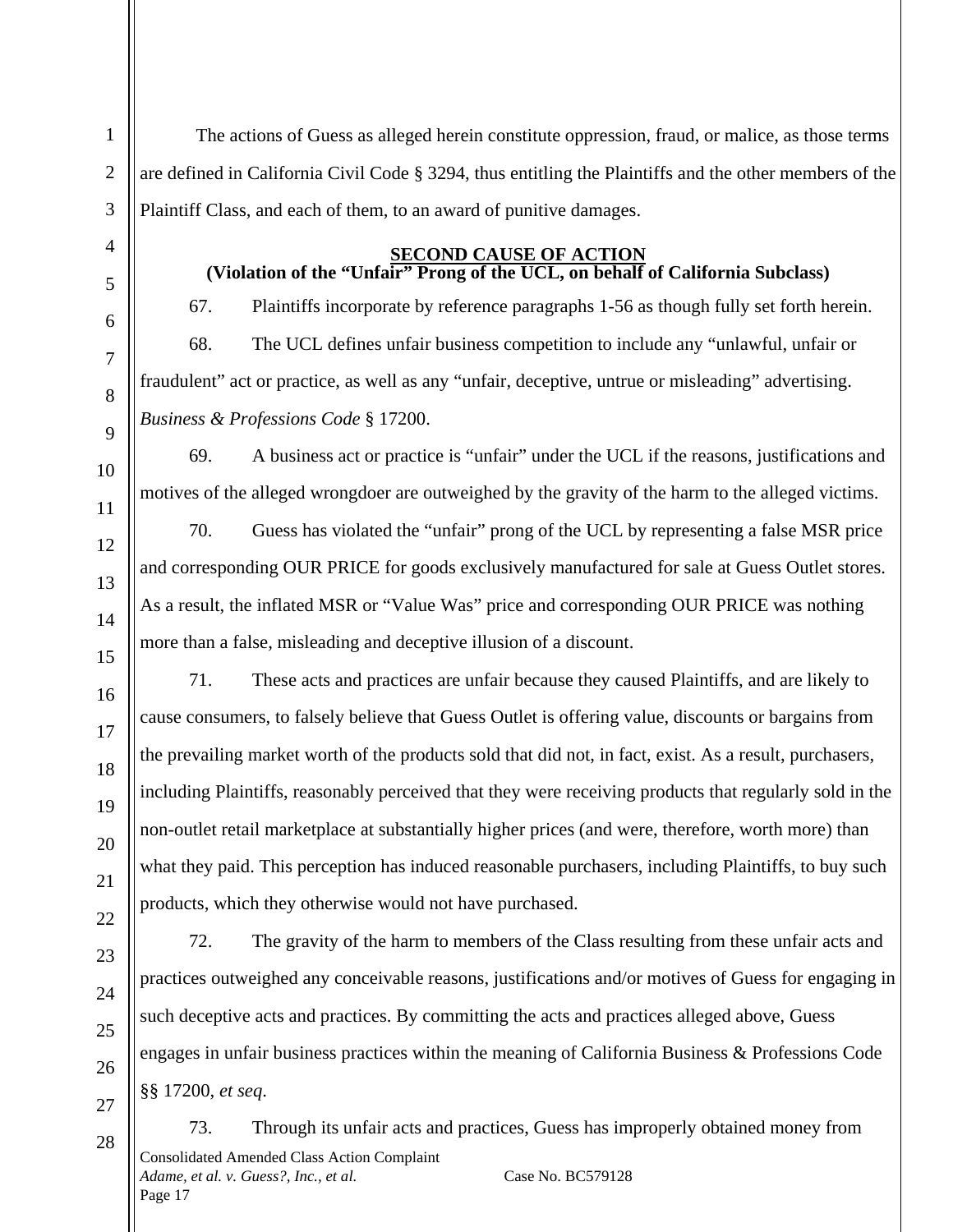1 2 3 4 5 Plaintiffs and the Class. As such, Plaintiffs request that this court cause Guess to restore this money to Plaintiffs and all Class members, and to enjoin Guess from continuing to violate the UCL as discussed herein and/or from violating the UCL in the future. Otherwise, Plaintiffs and the Class may be irreparably harmed and/or denied an effective and complete remedy if such an order is not granted.

6

7

8

9

10

21

28

# **THIRD CAUSE OF ACTION**

# **(Violation of the "Fraudulent" Prong of the UCL, on behalf of California Subclass)**

74. Plaintiffs incorporate by reference paragraphs 1-56 as though fully set forth herein. 75. The UCL defines unfair business competition to include any "unlawful, unfair or fraudulent" act or practice, as well as any "unfair, deceptive, untrue or misleading" advertising. Cal. Bus. & Pro. Code § 17200.

11 12 76. A business act or practice is "fraudulent" under the UCL if it is likely to deceive members of the consuming public.

13 14 15 16 17 77. Guess' labels and advertising materials concerning false former prices were fraudulent within the meaning of the UCL because they deceived Plaintiffs, and were likely to deceive members of the class, into believing that Guess was offering value, discounts or bargains at Guess Outlet stores from the prevailing market value or worth of the products sold that did not, in fact, exist.

18 19 20 78. Guess deceived consumers into believing that it was offering value, discounts or bargains at Guess Outlet stores from the prevailing market value or worth of the products sold that did not, in fact, exist.

22 23 24 25 79. As a result, purchasers, including Plaintiffs, reasonably perceived that they were receiving products that regularly sold in the non-outlet retail marketplace at substantially higher prices (and were, therefore, worth more) than what they paid. This perception induced reasonable purchasers, including Plaintiffs, to buy such products from Guess Outlet stores, which they otherwise would not have purchased.

26 27 80. Guess' acts and practices as described herein have deceived Plaintiffs and were highly likely to deceive members of the consuming public. Specifically, in deciding to purchase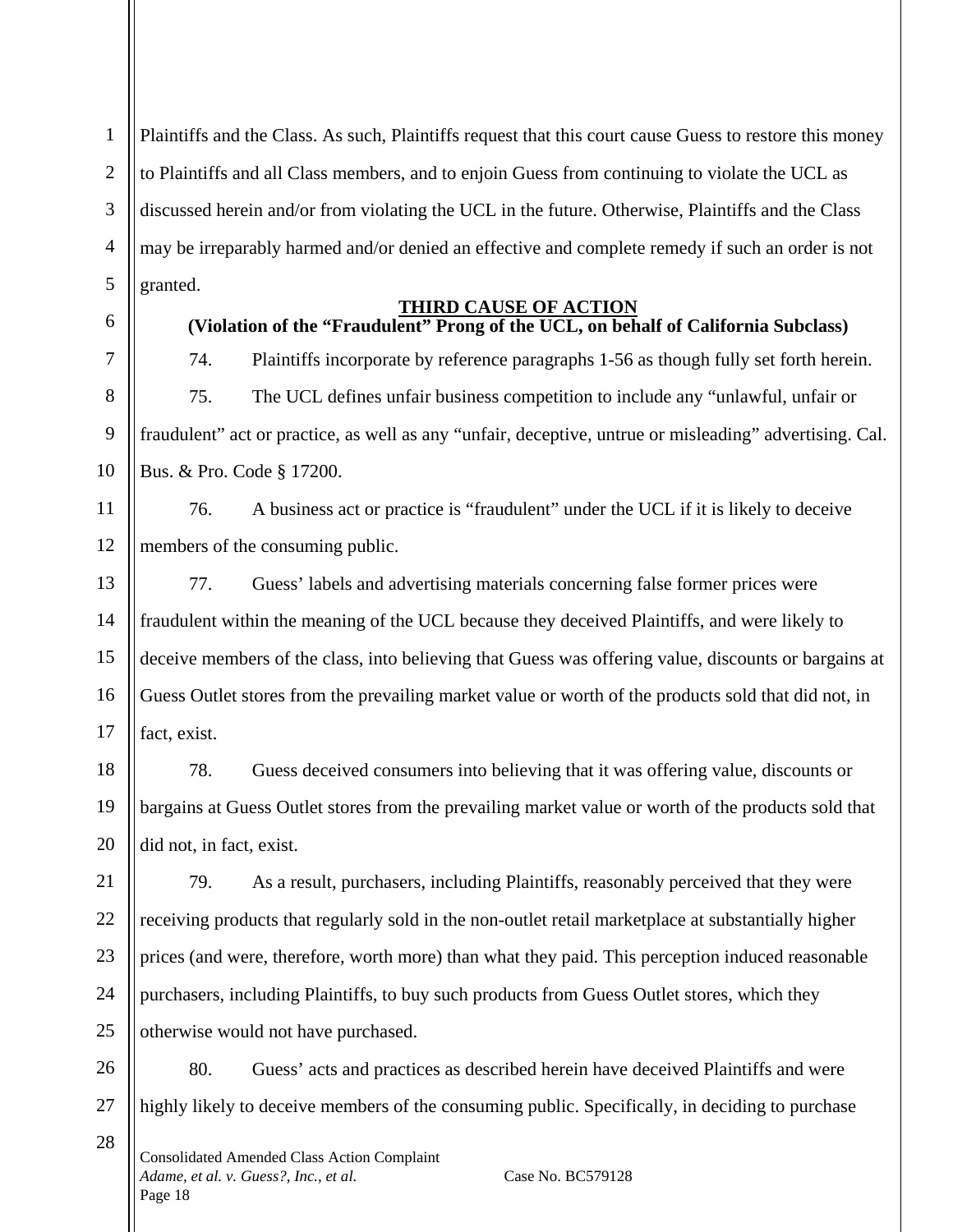1 2 3 4 5 merchandise from a Guess Outlet store, Plaintiffs relied on Guess' misleading and deceptive representations regarding its MSR or "Value Was" price and OUR PRICE. Each of these factors played a substantial role in Plaintiffs' decision to purchase those products, and Plaintiffs would not have purchased those items in the absence of Guess' misrepresentations. Accordingly, Plaintiffs suffered monetary loss as a direct result of Guess' pricing practices described herein.

81. As a result of the conduct described above, Guess has been unjustly enriched at the expense of Plaintiffs and members of the proposed Class. Specifically, Guess has been unjustly enriched by obtaining revenues and profits that it would not otherwise have obtained absent its false, misleading and deceptive conduct.

82. Through its unfair acts and practices, Guess has improperly obtained money from Plaintiffs and the Class. As such, Plaintiffs request that this court cause Guess to restore this money to Plaintiffs and all Class members, and to enjoin Guess from continuing to violate the UCL as discussed herein and/or from violating the UCL in the future. Otherwise, Plaintiffs and the Class may be irreparably harmed and/or denied an effective and complete remedy if such an order is not granted.

# 16

6

7

8

9

10

11

12

13

14

15

17

18

19

20

21

22

23

24

25

26

27

28

#### **FOURTH CAUSE OF ACTION (Violation of the "Unlawful" Prong of the UCL, on behalf of California Subclass)**

83. Plaintiffs incorporate by reference paragraphs 1-56 as though fully set forth herein. 84. The UCL defines unfair business competition to include any "unlawful, unfair or fraudulent" act or practice, as well as any "unfair, deceptive, untrue or misleading" advertising. *Business & Professions Code* § 17200.

85. A business act or practice is "unlawful" under the UCL if it violates any other law or regulation.

86. California statutory and regulatory law also expressly prohibits false former pricing schemes. *Business & Professions Code* § 17501, entitled "*Value determinations; Former price advertisements*," states: For the purpose of this article the worth or value of anything advertised is the prevailing market price, wholesale if the offer is at wholesale, retail if the offer at

Consolidated Amended Class Action Complaint *Adame, et al. v. Guess?, Inc., et al.* Case No. BC579128 Page 19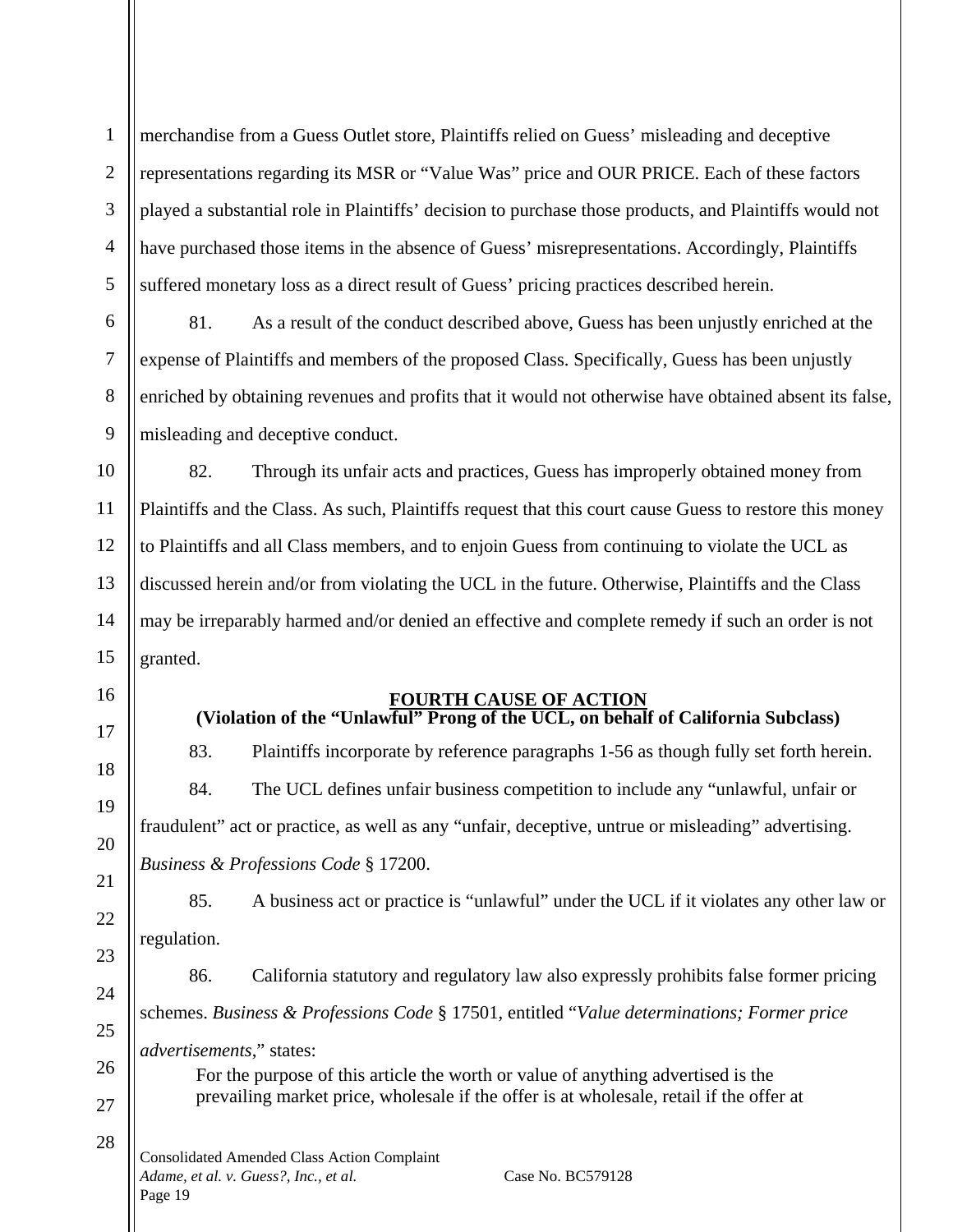retail, at the time of publication of such advertisement in the locality wherein the advertisement is published.

*No price shall be advertised as a former price of any advertised thing, unless the alleged former price was the prevailing market price as above defined within three months next immediately preceding the publication of the advertisement or unless the* date when the alleged former price did prevail is clearly, exactly and conspicuously stated in the advertisement. [Emphasis added.]

87. *Civil Code* § 1770, subsection (a)(9), prohibits a business from "[a]dveritsing goods or services with intent not to sell them as advertised," and subsection  $(a)(13)$  prohibits a business from "[m]aking false or misleading statements of fact concerning reasons for, existence of, or amounts of price reductions."

88. Guess also violated and continues to violate *Business & Professions Code* § 17501, and *Civil Code* § 1770, sections (a)(9) and (a)(13) by advertising false discounts from purported former prices that were, in fact, not the prevailing market prices within three months next preceding the publication and dissemination of advertisements containing the false former prices.

89. The FTCA prohibits "unfair or deceptive acts or practices in or affecting commerce" and specifically prohibits false advertisements. (15 U.S.C.  $\S$  45(a)(1) and 15 U.S.C.  $\S$  52(a)). The FTC has established Guidelines which prohibit false pricing schemes, similar to Guess' MSR/VALUE WAS/OUR PRICE Scheme in material respects, as deceptive practices that would violate the FTCA:

(a) Many members of the purchasing public believe that a manufacturer's list price, or suggested retail price, is the price at which an article is generally sold. Therefore, if a reduction from this price is advertised, many people will believe that they are being offered a genuine bargain. To the extent that list or suggested retail prices do not in fact correspond to prices at which a substantial number of sales of the article in question are made, the advertisement of a reduction may mislead the consumer. A former price is not necessarily fictitious merely because no sales at the advertised price were made. The advertiser should be especially careful, however, in such a case, that the price is one at which the product was openly and actively offered for sale, for a reasonably substantial period of time, in the recent, regular course of her business, honestly and in good faith – and, of course, not for the purpose of establishing a fictitious higher price on which a deceptive comparison might be based.

(i) It bears repeating that the manufacturer, distributor or retailer must in every case act honestly and in good faith in advertising a list price, and not with the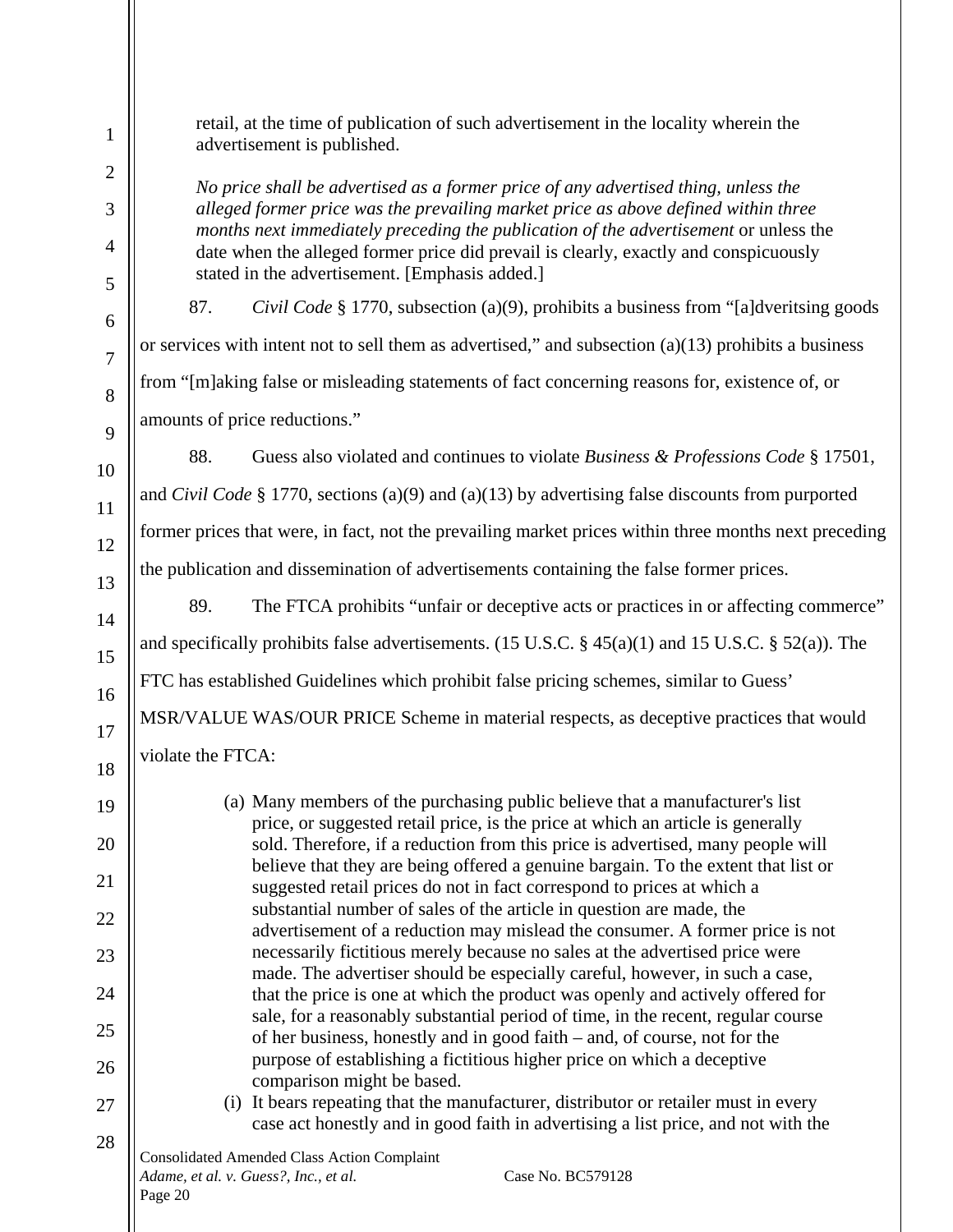3

4

5

6

7

8

intention of establishing a basis, or creating an instrumentality, for a deceptive comparison in any local or other trade area. For instance, a manufacturer may not affix price tickets containing inflated prices as an accommodation to particular retailers who intend to use such prices as the basis for advertising fictitious price reductions.

16 C.F.R. § 233.3.

90. Guess' use of and reference to a materially false MSR or "Value Was" price in connection with its marketing and advertisements concerning the merchandise sold at Guess Outlet stores violated and continues to violate the FTCA, 15 U.S.C.  $\S$  45(a)(1) and 15 U.S.C.  $\S$  52(a), as well as FTC Guidelines published at 16 C.F.R. § 233.

9 10 11 12 91. As a result of the conduct described above, Guess has been unjustly enriched at the expense of Plaintiffs and members of the proposed Class. Specifically, Guess has been unjustly enriched by obtaining revenues and profits that it would not otherwise have obtained absent its false, misleading and deceptive conduct.

13 14 15 16 17 18 92. Through its unlawful acts and practices, Guess has improperly obtained money from Plaintiffs and the Class. As such, Plaintiffs request that this court cause Guess to restore this money to Plaintiffs and all Class members, and to enjoin Guess from continuing to violate the UCL as discussed herein and/or from violating the UCL in the future. Otherwise, Plaintiffs and the Class may be irreparably harmed and/or denied an effective and complete remedy if such an order is not granted.

19

20

21

22

23

24

25

26

27

28

### **FIFTH CAUSE OF ACTION (Violation of the California False Advertising Law, California Business & Professions Code Sections 17500,** *et seq.* **on behalf of California Subclass***)*

93. Plaintiffs incorporate by reference paragraphs 1-56 as though fully set forth herein.

94. California's *Business and Professions Code* §§ 17500, *et seq*. prohibits unfair, deceptive, untrue, or misleading advertising, including, but not limited to, false statements as to worth, value and former price.

95. Guess' practice of advertising MSR or "Value Was" prices on exclusive, made for Guess Outlet merchandise, which were materially greater than the actual prices of those products was an unfair, deceptive and misleading advertising practice because it gave the false impression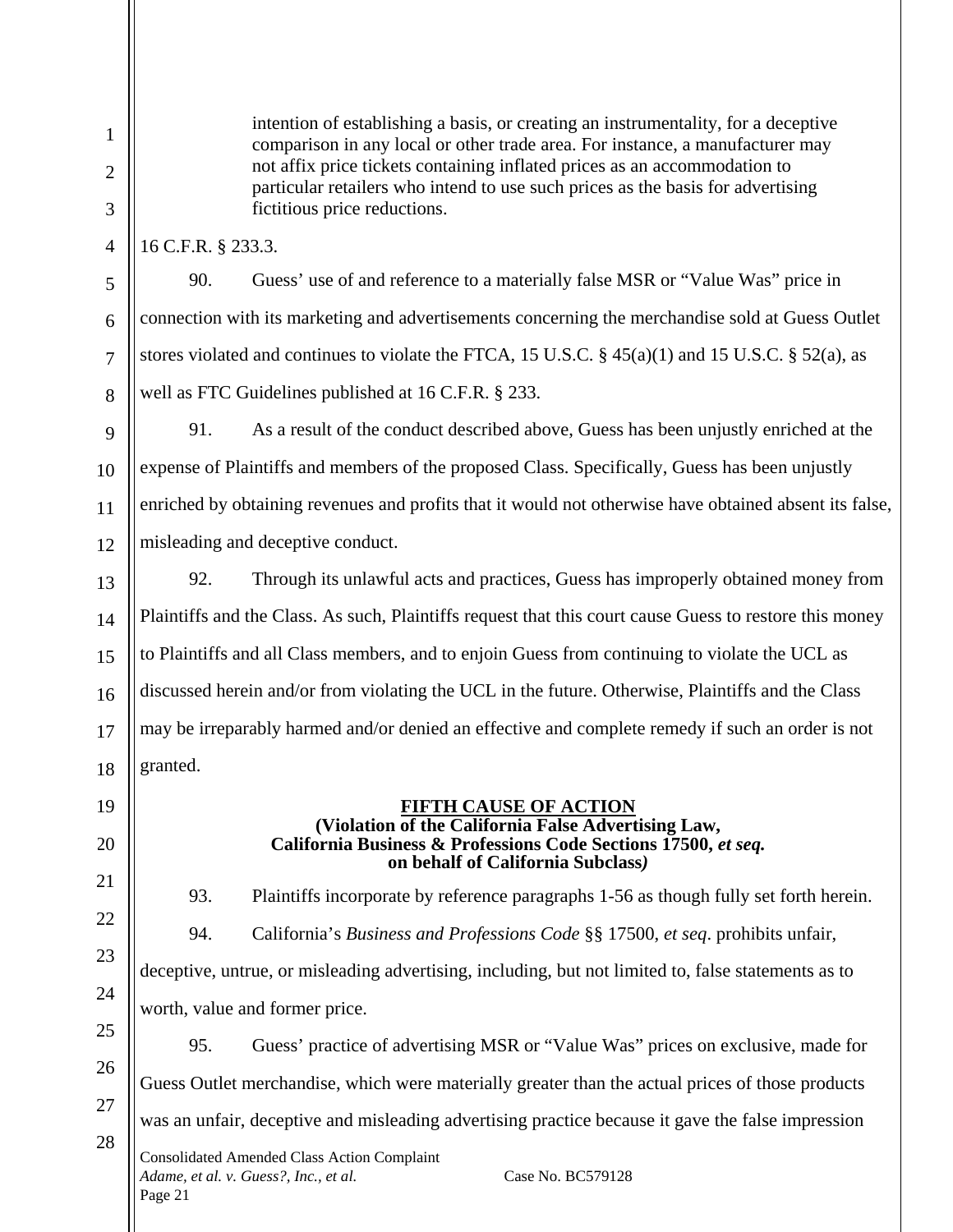1 2 3 4 5 6 that the products sold at Guess Outlet stores were regularly sold in the non-outlet retail marketplace at substantially higher prices (and were, therefore, worth more) than they actually were. In fact, the exclusive, made for Guess Outlet merchandise did not have a prevailing market price anywhere close to the MSR or "Value Was" price advertised because the merchandise was always sold under the OUR PRICE or discounted further from the OUR PRICE when placed on sale at the Guess Outlets.

7 8 9 10 11 12 96. Through its unfair acts and practices, Guess has improperly obtained money from Plaintiffs and the Class. As such, Plaintiffs request that this court cause Guess to restore this money to Plaintiffs and all Class members, and to enjoin Guess from continuing to violate the FAL as discussed herein and/or from violating the FAL in the future. Otherwise, Plaintiffs and the Class may be irreparably harmed and/or denied an effective and complete remedy if such an order is not granted.

13

14

15

16

17

18

28

**SIXTH CAUSE OF ACTION (Violation of the Consumers Legal Remedies Act, California** *Civil Code* **Sections 1750,** *et seq.***, on behalf of California Subclass***)*

97. Plaintiffs incorporate by reference paragraphs 1-56 as though fully set forth herein. 98. This cause of action is brought pursuant to the CLRA.

99. Plaintiffs and each member of the proposed classes are "consumers" within the meaning of California Civil Code § 1761(d).

19 20 21 22 100. Guess' selling of goods manufactured exclusively for sale at Guess Outlets to Plaintiffs and the Class were "transactions" within the meaning of California *Civil Code* § 1761(e). The products purchased by Plaintiffs and the Class are "goods" within the meaning of California Civil Code  $$1761(a)$ .

23 24 25 26 27 101. As described herein, Guess violated the CLRA by falsely representing the nature, existence and amount of price discounts by fabricating inflated labeled MSR prices. Such a pricing scheme is in violation of Cal. Civ. Code § 1770, subsection (a)(9) ("[a]dvertising goods or services with intent not to sell them as advertised") and subsection (a)(13) ("[m]aking false or misleading statements of fact concerning reasons for, existence of, or amounts of price reductions").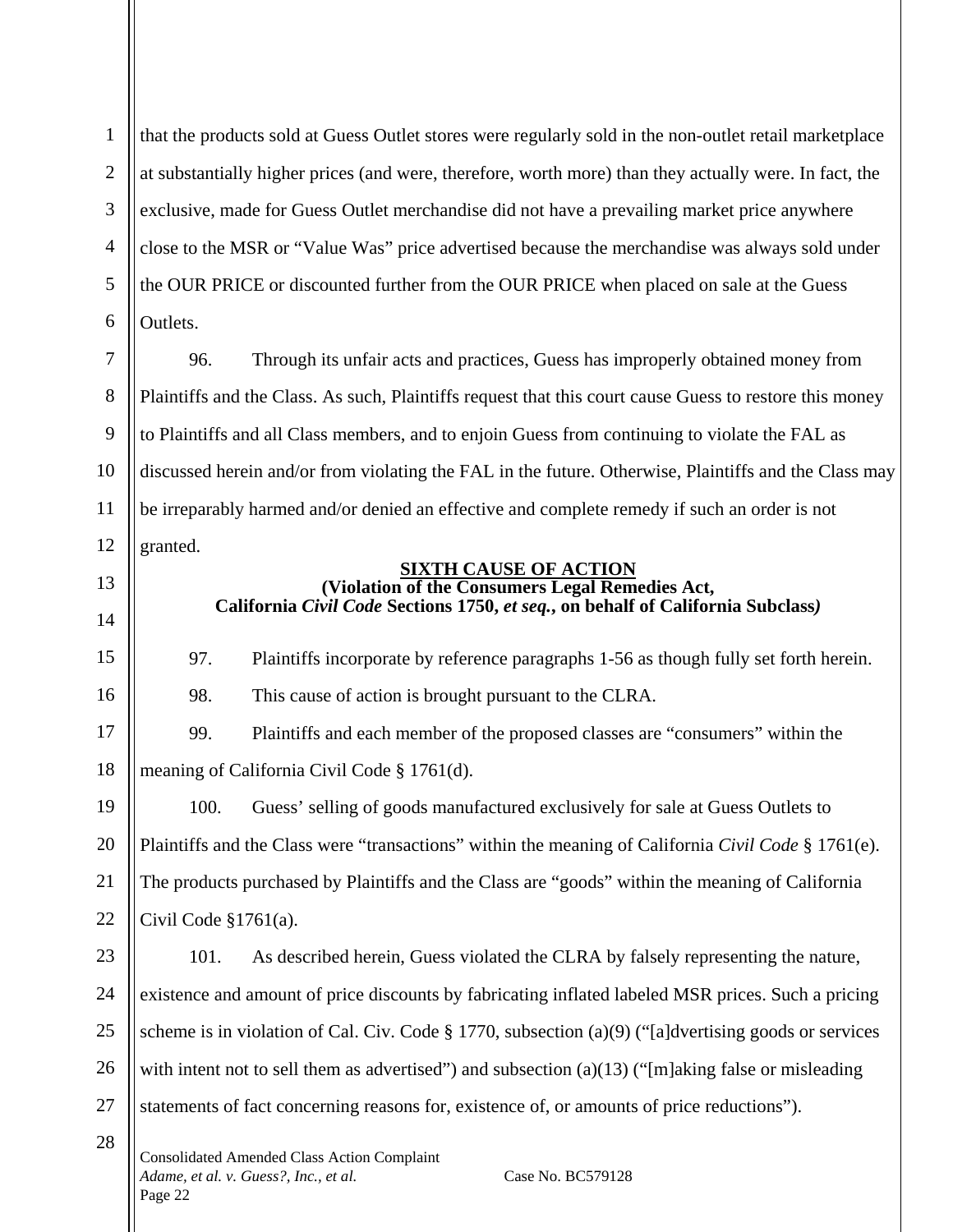102. Plaintiffs relied on Guess' false representations in deciding to purchase goods at Guess Outlet stores. Plaintiffs would not have purchased such items absent Guess' unlawful conduct.

103. On April 20, 2015, counsel for Plaintiff Adame provided proper notice of Plaintiffs intent to pursue claims under the CLRA and an opportunity to cure to Defendants via certified mail to the store where the purchase occurred at Guess Camarillo Premium Outlet, 910 Camarillo Center Drive, Space 822, Camarillo, California 93010-7741. The domestic return receipt indicates the letter was delivered and signed-for on April 25, 2015; no response to the CLRA letter has been received by Plaintiffs as of the date of this filing.

104. Plaintiffs request this Court enjoin Defendants from continuing to violate the CLRA as discussed herein and/or from violating the UCL in the future and to order restitution to Plaintiffs and each member of the proposed class. Otherwise, Plaintiffs, the Class and members of the general public may be irreparably harmed and/or denied effective and complete remedy if such an order is not granted.

### **SEVENTH CAUSE OF ACTION Unjust Enrichment (on Behalf of the Classes, or in the Alternative, on behalf of the California Class)**

105. Plaintiffs incorporate by reference paragraphs 1-56 as though fully set forth herein. 106. Plaintiffs bring this claim individually, as well as on behalf of members of the Classes, under California law. Although there are numerous permutations of the elements of the unjust enrichment cause of action in the various states, there are few real differences. In all states, the focus of an unjust enrichment claim is whether the defendant was unjustly enriched. At the core of each state's law are two fundamental elements – the defendant received a benefit from the plaintiff and it would be inequitable for the defendant to retain that benefit without compensating the plaintiff. The focus of the inquiry is the same in each state. Since there is no material conflict relating to the elements of unjust enrichment between the different jurisdictions from which Class members will be drawn, California law applies to the claims of the Classes.

107. In the alternative, Plaintiffs bring this claim individually as well as on behalf of the California Class.

108. At all times relevant hereto, Defendants deceptively priced, marketed, advertised, and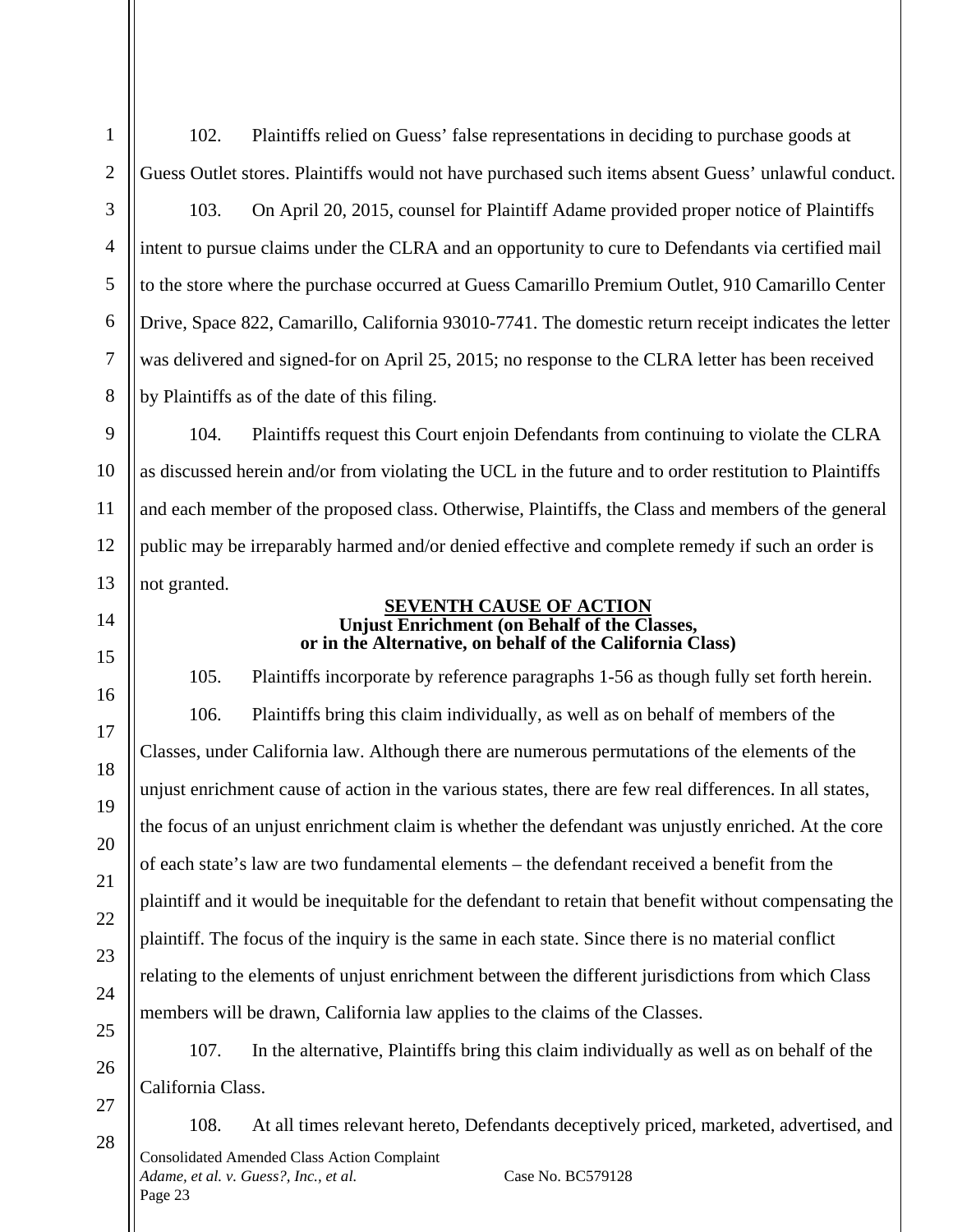2

3

4

5

6

7

8

sold Guess Outlet Products to Plaintiffs and the Classes.

109. Plaintiffs and members of the Classes conferred upon Defendant nongratuitous payments for merchandise that they would not have if not for Defendant's deceptive pricing, advertising, and marketing. Defendants accepted or retained the nongratuitous benefits conferred by Plaintiffs and members of the Classes, with full knowledge and awareness that, as a result of Defendants' deception, Plaintiffs and members of the Classes were not receiving a product of the quality, nature, fitness, or value that had been represented by Defendants and reasonable consumers would have expected.

9 10 11 12 13 14 110. Defendants have been unjustly enriched in retaining the revenues derived from purchases of merchandise by Plaintiffs and members of the Classes, which retention under these circumstances is unjust and inequitable because Defendants misrepresented, among other things, that its merchandise was being offered at a significant discount, which caused injuries to Plaintiffs and members of the Classes because they paid for, and/or paid a price premium due to the misleading pricing and advertising.

15 16 17 18 111. Retaining the non-gratuitous benefits conferred upon Defendants by Plaintiffs and members of the Classes under these circumstances made Defendants' retention of the non-gratuitous benefits unjust and inequitable. Thus, Defendants must pay restitution to Plaintiffs and members of the Classes for unjust enrichment, as ordered by the Court.

19

20

21

22

23

24

25

112. Plaintiffs incorporate by reference paragraphs 1-56 as though fully set forth herein.

**EIGHTH CAUSE OF ACTION (Violation of the UCL, California Business & Professions Code § 17200,** *et seq***., on behalf of the Nationwide Class)**

113. California's Unfair Competition Law, Business & Professions Code § 17200, *et seq.*, prohibits acts of unlawful and unfair competition, including: any "unlawful, unfair or fraudulent business act or practice"; "unfair, deceptive, untrue or misleading advertising"; and/or any act prohibited by California Business & Professions Code § 17500.

26 27

28

114. Guess has committed unlawful, unfair, and fraudulent business acts and practices by engaging in the conduct alleged herein.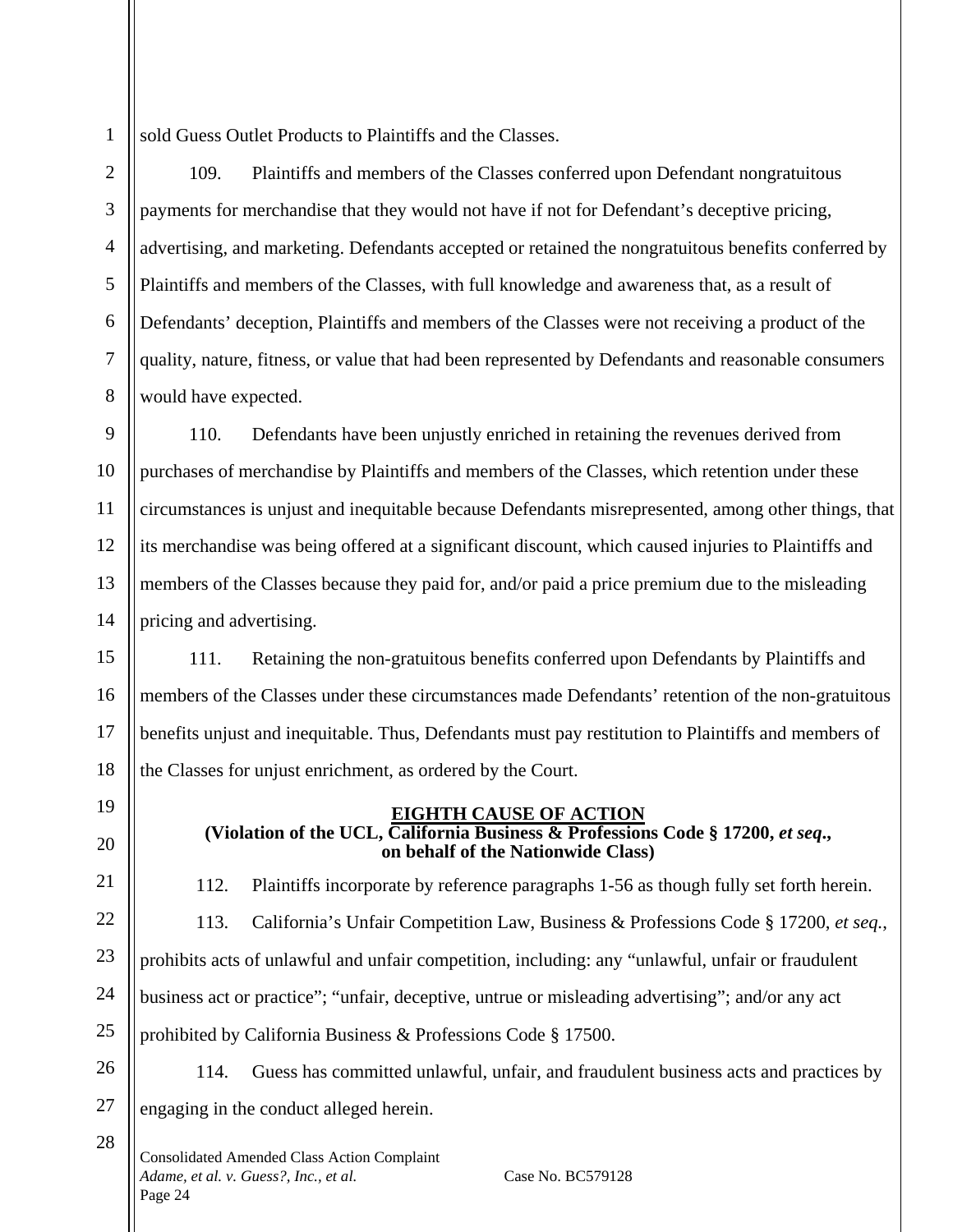115. The conduct of Guess as alleged herein, including in ¶¶ 1-56, above, constitutes unfair and unlawful business acts and practices because such conduct violates California Civil Code §§ 1709, 1710, 1770(a)(2), 1770(a)(7), 1770(a)(9), and 1770(a)(13); and California Business & Professions Code §§ 17500 and 17501 – as detailed in Causes of Action [I, II, III, IV, V, and VI], above [fraud, "Unlawful" UCL, False Advertising Law (17500), and CLRA counts].

116. The conduct of Guess as alleged herein constitutes fraudulent business acts and practices because Guess made material misrepresentations to, and concealed and suppressed facts from, Plaintiffs and the other members of the Nationwide Class. Guess' labels and advertising materials concerning false former prices were fraudulent within the meaning of the UCL because they deceived Plaintiffs, and were likely to deceive members of the Nationwide Class, into believing that Guess was offering value, discounts or bargains at Guess Outlet stores from the prevailing market value or worth of the products sold that did not, in fact, exist.

117. The conduct of Guess as alleged herein also constitutes unfair competition in that Guess' acts and practices offend public policy and are unethical, oppressive, and unscrupulous, and are substantially injurious to the public.

118. The conduct of Guess as alleged herein was a proximate cause of the injuries of Plaintiffs and the other members of the Nationwide Class, and such conduct caused and continues to cause substantial injury to Plaintiffs and the other members of the Nationwide Class.

119. By its conduct as alleged herein, Guess has improperly obtained money and property from Plaintiffs and the other members of Nationwide Class and Plaintiffs and the other members of the Nationwide Class have been injured in fact, and have lost money and property, as the result of Guess' conduct as alleged herein.

120. As such, Plaintiffs request that this Court cause Guess to restore this money to Plaintiffs and all members of the Nationwide Class, and to enjoin Guess from continuing to violate the UCL as discussed herein and/or from violating the UCL in the future. Otherwise, Plaintiffs and the Class may be irreparably harmed and/or denied an effective and complete remedy.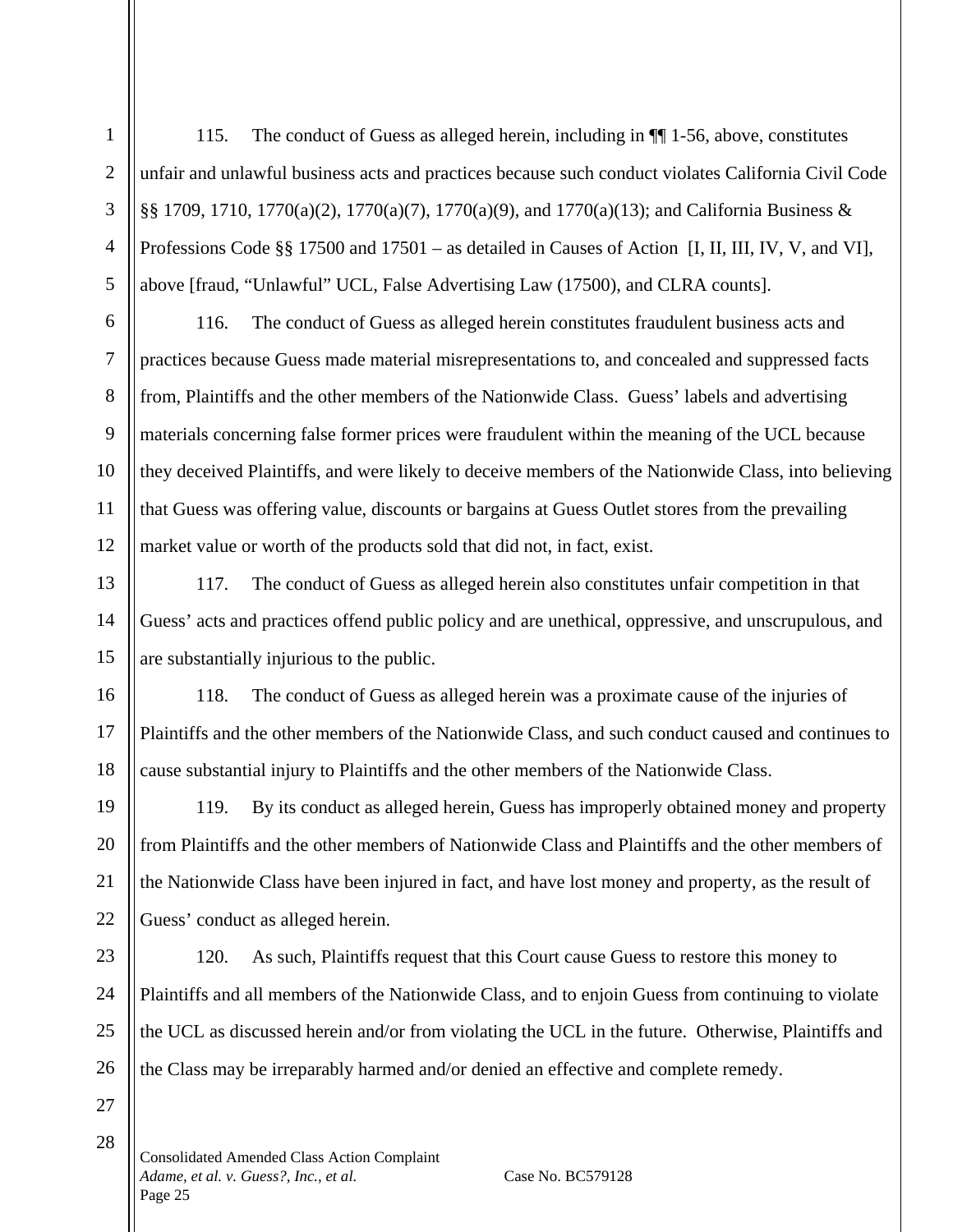121. Application of California's UCL to the claims of the Nationwide Class is appropriate because California has significant contact or aggregation of contacts with the claims of the Nationwide Class, creating a substantial state interest in these claims. Sufficient contacts with California to allow constitutional application of California law to the claims of the Nationwide Class exist because Guess' principal office is located in Los Angeles, California; Guess does business in California; a significant number of class members are located in California; and Guess' agents who prepared the fraudulent marketing materials at issue in this case did so from its Los Angeles headquarters.

122. For example, Guess' Fiscal 2014 Annual Report States: "Since our inception, Paul Marciano has had principal responsibility for the GUESS brand image and creative vision. Under the direction of Mr. Marciano, our Los Angeles-based advertising department is responsible for overseeing all worldwide advertising."

123. Accordingly, the fraudulent misrepresentations and unfair business acts and practices forming the basis of the claim of every member of the Nationwide Class were formulated in, and emanated from, California, and California's interest in deterring fraudulent conduct by businesses headquartered within its borders and protecting consumers from fraudulent misrepresentations emanating from California overrides any possible interest of any other state in application of its own laws to its residents' claims.

### **NINTH CAUSE OF ACTION**

**(Violation of the California False Advertising Law, California Business & Professions Code § 17500,** *et seq***., on behalf of the Nationwide Class)**

124. Plaintiffs incorporate by reference paragraphs 1-56 as though fully set forth herein.

125. California's Business and Professions Code §§ 17500, *et seq*., prohibits unfair, deceptive, untrue, or misleading advertising, including, but not limited to, false statements as to worth, value and former price.

126. Guess' practice of advertising MSR prices on exclusive, made for Guess Outlet merchandise, which were materially greater than the actual prices of those products was an unfair, deceptive and misleading advertising practice because it gave the false impression that the products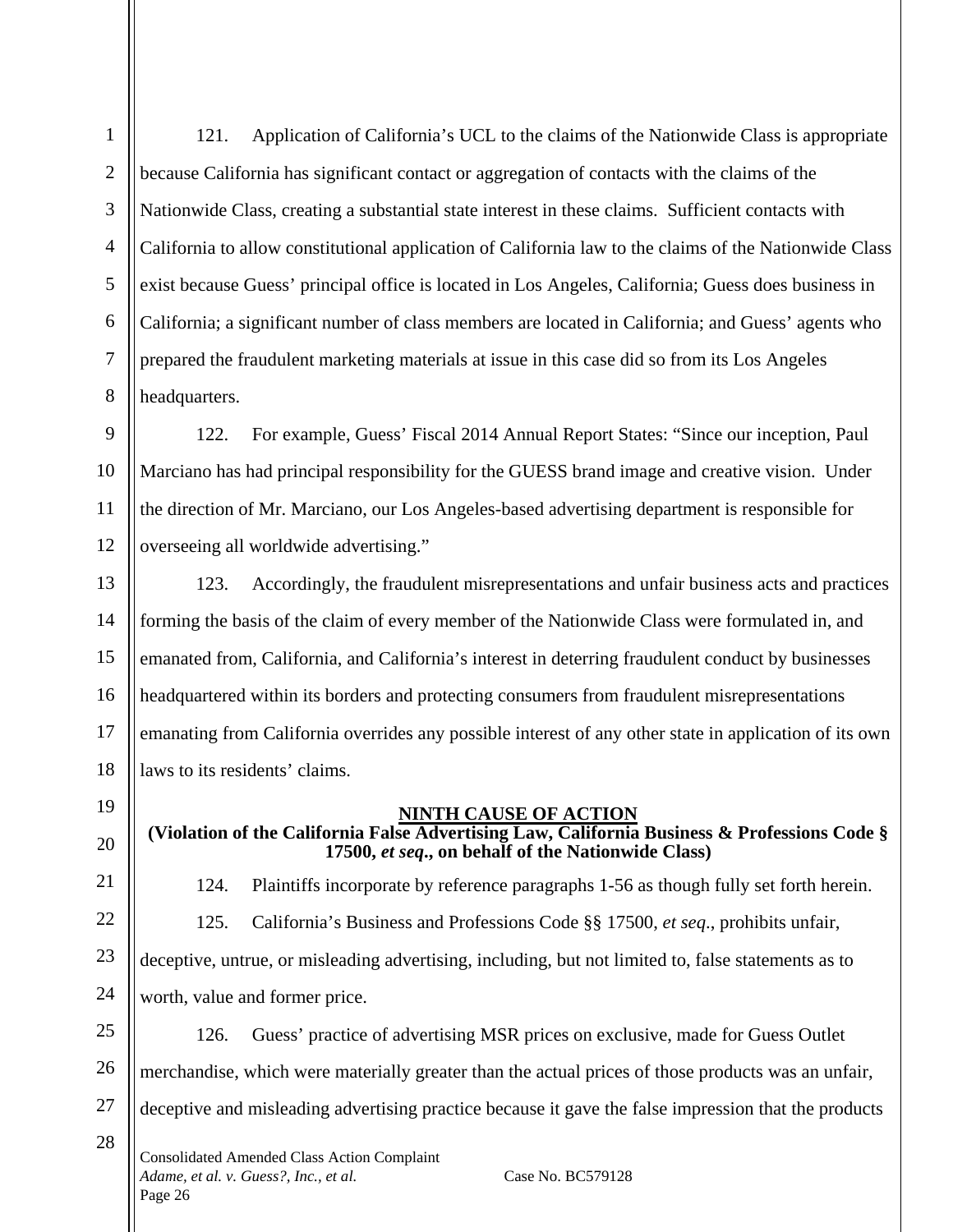2

3

4

sold at Guess Outlet stores were regularly sold in the non-outlet retail marketplace at substantially higher prices (and were, therefore, worth more) than they actually were. In fact, the exclusive, made for Guess Outlet merchandise did not have a prevailing market price anywhere close to the MSR or "Value Was" price advertised because the merchandise was always sold under the OUR PRICE or discounted further from the OUR PRICE when placed on sale at the Guess Outlets.

127. Through its unfair acts and practices, Guess has improperly obtained money from Plaintiffs and the other members of the Nationwide Class. As such, Plaintiffs request that this court cause Guess to restore this money to Plaintiffs and all members of the Nationwide Class, and to enjoin Guess from continuing to violate the FAL as discussed herein and/or from violating the FAL in the future. Otherwise, Plaintiffs and the Nationwide Class may be irreparably harmed and/or denied an effective and complete remedy.

128. Application of California's FAL to the claims of the Nationwide Class is appropriate because California has significant contact or aggregation of contacts with the claims of the Nationwide Class, creating a substantial state interest in these claims. Sufficient contacts with California to allow constitutional application of California law to the claims of the Nationwide Class exist because Guess' principal office is located in Los Angeles, California; Guess does business in California; a significant number of class members are located in California; and Guess' agents who prepared the fraudulent marketing materials at issue in this case did so from its Los Angeles headquarters.

129. Accordingly, the fraudulent misrepresentations and false advertising practices forming the basis of the claim of every member of the Nationwide Class were formulated in, and emanated from, California, and California's interest in deterring such conduct by businesses headquartered within its borders and protecting consumers from fraudulent misrepresentations emanating from California overrides any possible interest of any other state in application of its own laws to its residents' claims.

# **TENTH CAUSE OF ACTION**

**(Violation of the California Consumers Legal Remedies Act, California Civil Code § 1750,** *et seq.***, on behalf of the Nationwide Class)**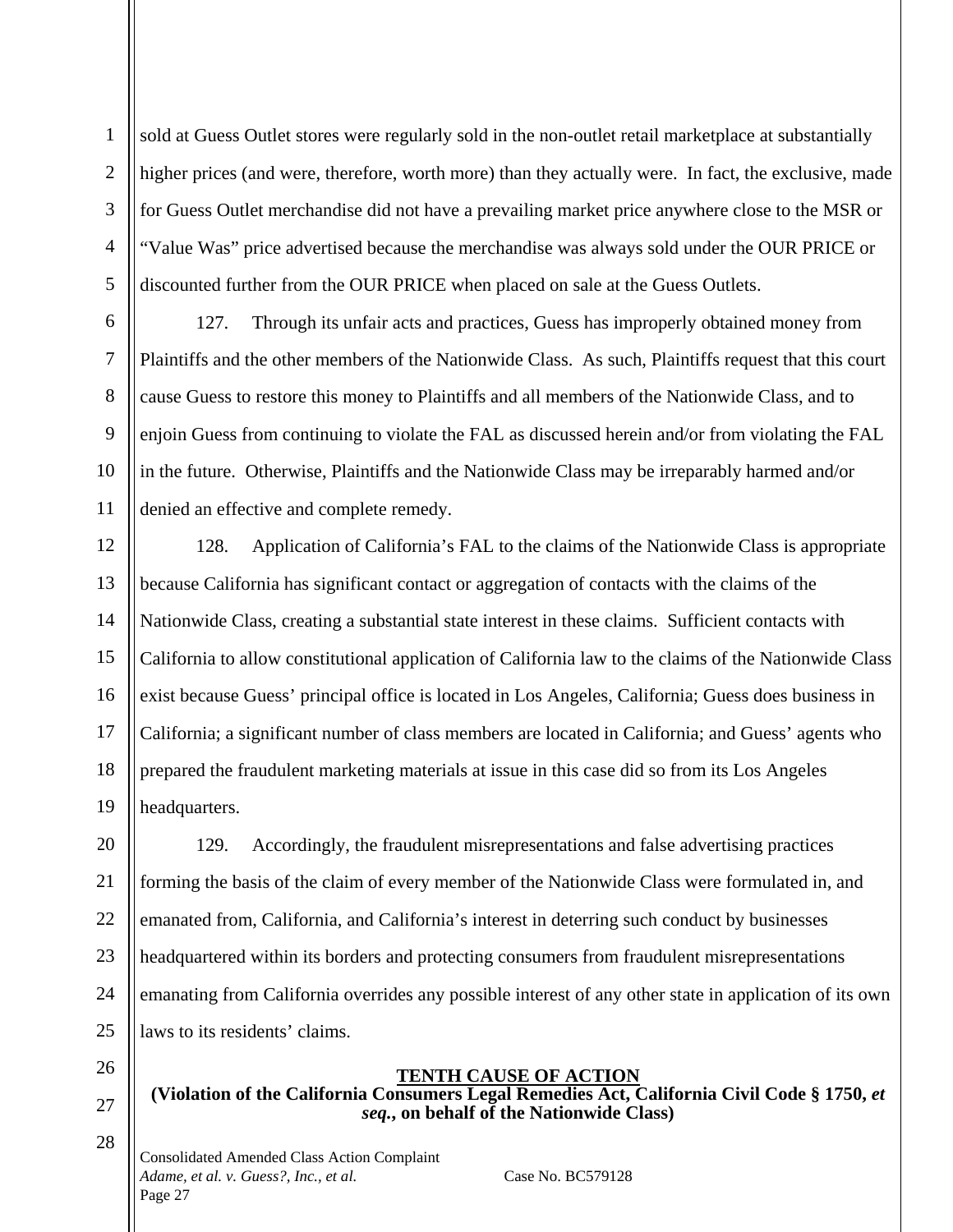28

130. Plaintiffs incorporate by reference paragraphs 1-56 as though fully set forth herein.

131. This cause of action is brought pursuant to the CLRA.

132. Plaintiffs and each member of the Nationwide Class are "consumers" within the meaning of California Civil Code § 1761(d).

133. Guess' selling of goods manufactured exclusively for sale at Guess Outlets to Plaintiffs and the Nationwide Class were "transactions" within the meaning of California Civil Code § 1761(e). The products purchased by Plaintiffs and the Nationwide Class are "goods" within the meaning of California Civil Code §1761(a).

134. As described herein, Guess violated the CLRA by falsely representing the nature, existence and amount of price discounts by fabricating inflated labeled MSR prices. Such a pricing scheme is in violation of Cal. Civ. Code § 1770, subsection (a)(9) ("[a]dvertising goods or services with intent not to sell them as advertised") and subsection (a)(13) ("[m]aking false or misleading statements of fact concerning reasons for, existence of, or amounts of price reductions").

135. On April 20, 2015, counsel for Plaintiff Adame provided proper notice of Plaintiffs intent to pursue claims under the CLRA and an opportunity to cure to Defendants via certified mail to the store where the purchase occurred at Guess Camarillo Premium Outlet, 910 Camarillo Center Drive, Space 822, Camarillo, California 93010-7741. The domestic return receipt indicates the letter was delivered and signed-for on April 25, 2015; no response to the CLRA letter has been received by Plaintiffs as of the date of this filing.

136. Plaintiffs relied on Guess' false representations in deciding to purchase goods at Guess Outlet stores. Plaintiffs would not have purchased such items absent Guess' unlawful conduct.

137. Plaintiffs request that this Court enjoin Defendants from continuing to violate the CLRA as discussed herein and/or from violating the CLRA in the future and to order restitution to Plaintiffs and each member of the Nationwide class. Otherwise, Plaintiffs, the Nationwide Class and members of the general public may be irreparably harmed and/or denied effective and complete remedy.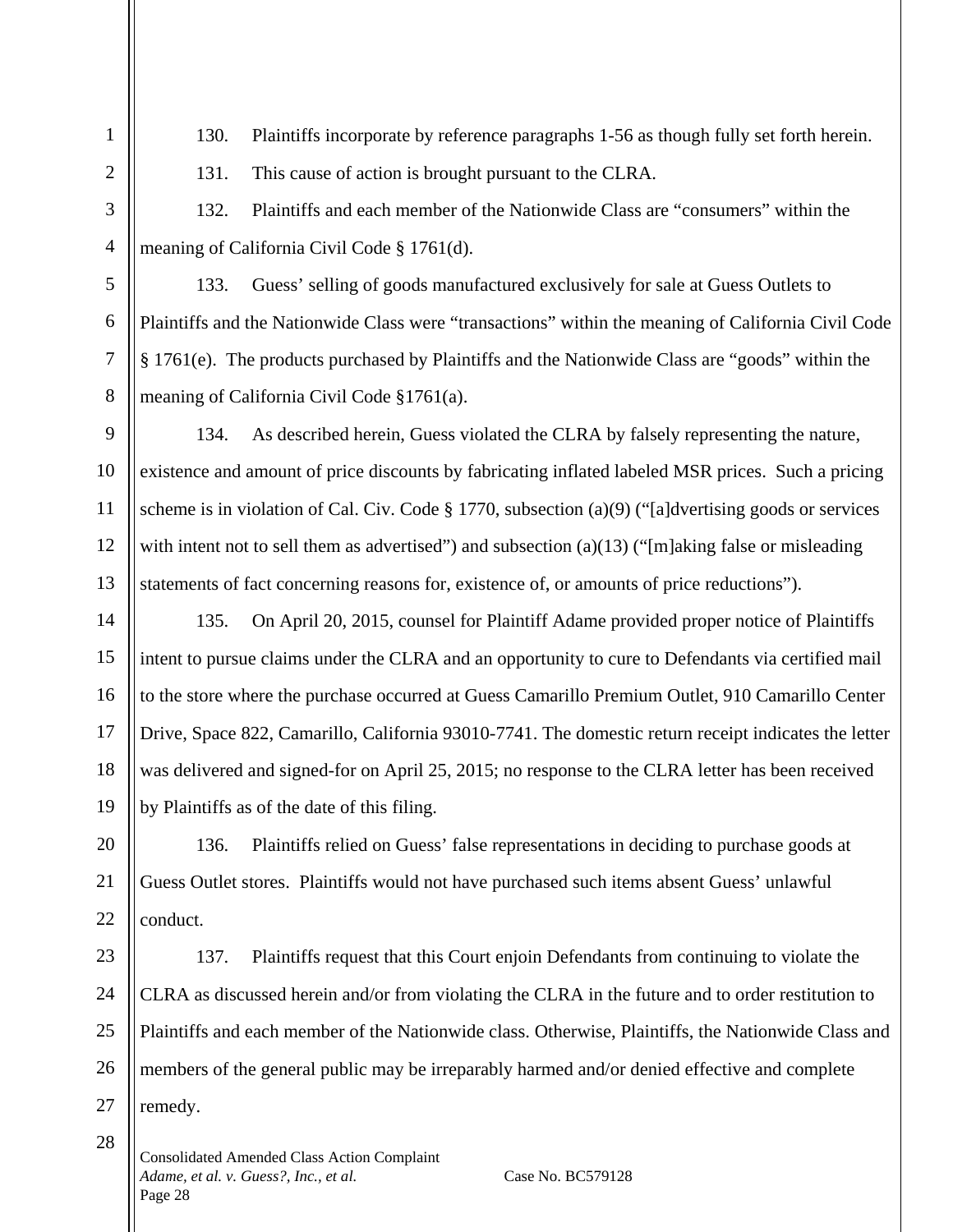138. Application of California's CLRA to the claims of the Nationwide Class is appropriate because California has significant contact or aggregation of contacts with the claims of the Nationwide Class, creating a substantial state interest in these claims. Sufficient contacts with California to allow constitutional application of California law to the claims of the Nationwide Class exist because Guess' principal office is located in Los Angeles, California; Guess does business in California; a significant number of class members are located in California; and Guess' agents who prepared the fraudulent marketing materials at issue in this case did so from its Los Angeles headquarters.

139. Accordingly, the fraudulent misrepresentations and unlawful business practices forming the basis of the claim of every member of the Nationwide Class were formulated in, and emanated from, California, and California's interest in deterring such conduct by businesses headquartered within its borders and protecting consumers from unlawful business practices emanating from California overrides any possible interest of any other state in application of its own laws to its residents' claims.

### **ELEVENTH CAUSE OF ACTION (Fraud, California Civil Code § 1709,** *et seq***., on behalf of the Nationwide Class)**

140. As alleged herein, including in ¶¶ 1-56, above, Guess made material misrepresentations to, and concealed and suppressed facts from, Plaintiffs and the other members of the Nationwide Class.

141. As alleged herein, Guess knew these misrepresentations were false, and Guess knew that the facts it concealed and suppressed were necessary to make material statements made by Guess not misleading.

142. As alleged herein, Guess made these misrepresentations, and concealed and suppressed these facts, with the intent to induce the reliance of and to defraud Plaintiffs and the other the members of the Nationwide Class.

Consolidated Amended Class Action Complaint *Adame, et al. v. Guess?, Inc., et al.* Case No. BC579128 Page 29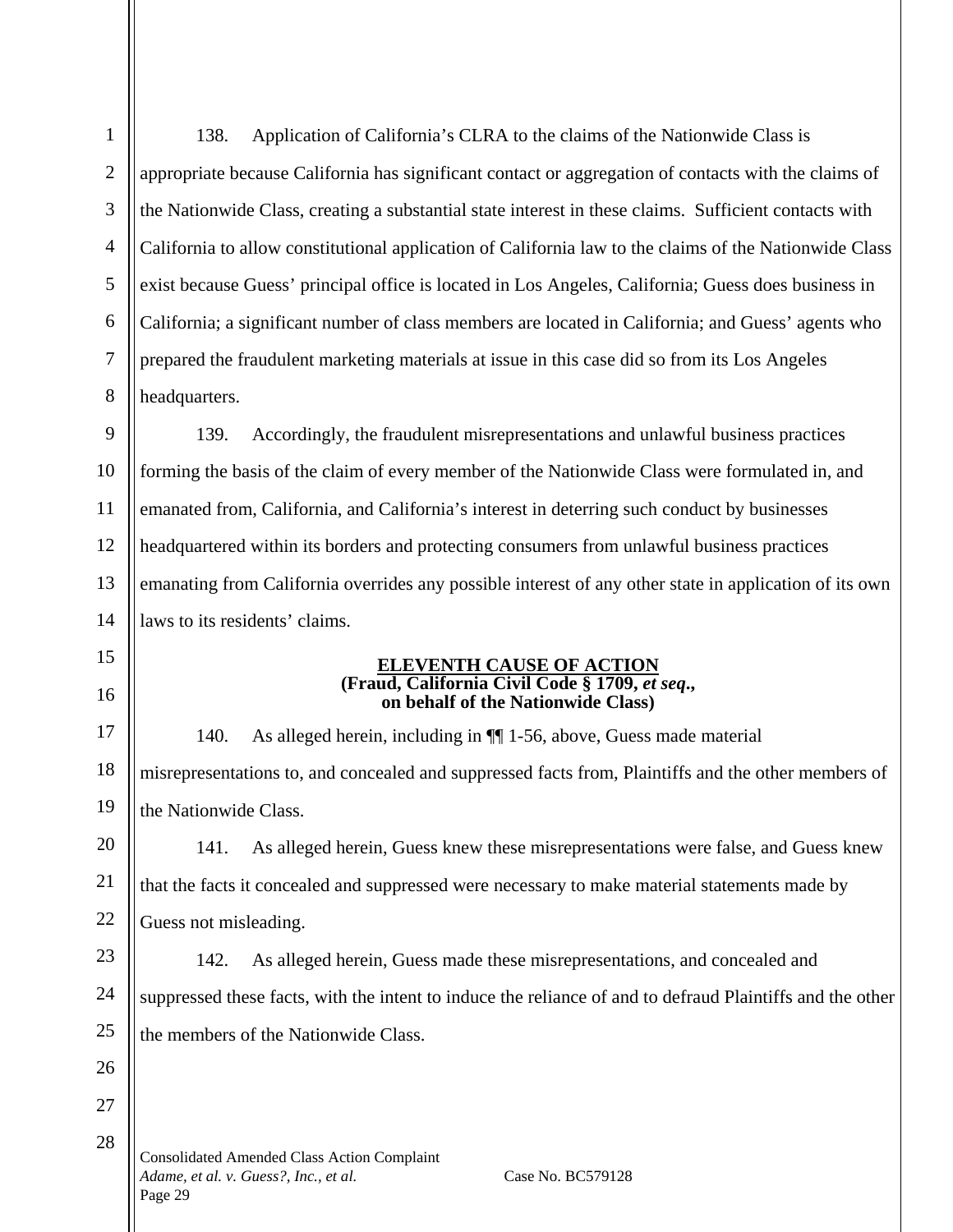143. Guess' misrepresentations and omissions were conveyed through uniform writings, namely, price tags displaying fictitious discounts or bargains, given to Plaintiffs and each member of the Nationwide Class.

144. In reliance on Guess' misrepresentations and omissions, Plaintiffs and the other members of the Nationwide Class, were induced to, and did in fact, purchase clothing and other items they would not have otherwise purchased. Had Plaintiffs and the other members of the Nationwide Class known the truth, they would not have taken such actions.

145. The reliance of Plaintiffs, and of the other members of the nationwide Class, was reasonable and justified.

146. As a proximate result of Guess' fraudulent conduct as alleged herein, Plaintiffs and the other members of the Nationwide Class have been injured.

147. Pursuant to California Code of Civil Procedure § 1709, Guess is liable for the damages suffered by Plaintiffs and the other members of the Nationwide Class.

148. The actions of Guess as alleged herein constitute oppression, fraud, or malice, as those terms are defined in California Civil Code § 3294, thus entitling Plaintiffs and the other members of the Nationwide Class, and each of them, to an award of punitive damages.

149. Application of California's fraud law to the claims of the Nationwide Class is appropriate because California has significant contact or aggregation of contacts with the claims of the Nationwide Class, creating a substantial state interest in these claims. Sufficient contacts with California to allow constitutional application of California law to the claims of the Nationwide Class exist because Guess' principal office is located in Los Angeles, California; Guess does business in California; a significant number of class members are located in California; and Guess' agents who prepared the fraudulent marketing materials at issue in this case did so from its Los Angeles headquarters.

150. Accordingly, the fraudulent misrepresentations and omissions forming the basis of the claim of every member of the Nationwide Class were formulated in, and emanated from, California, and California's interest in deterring such conduct by businesses headquartered within its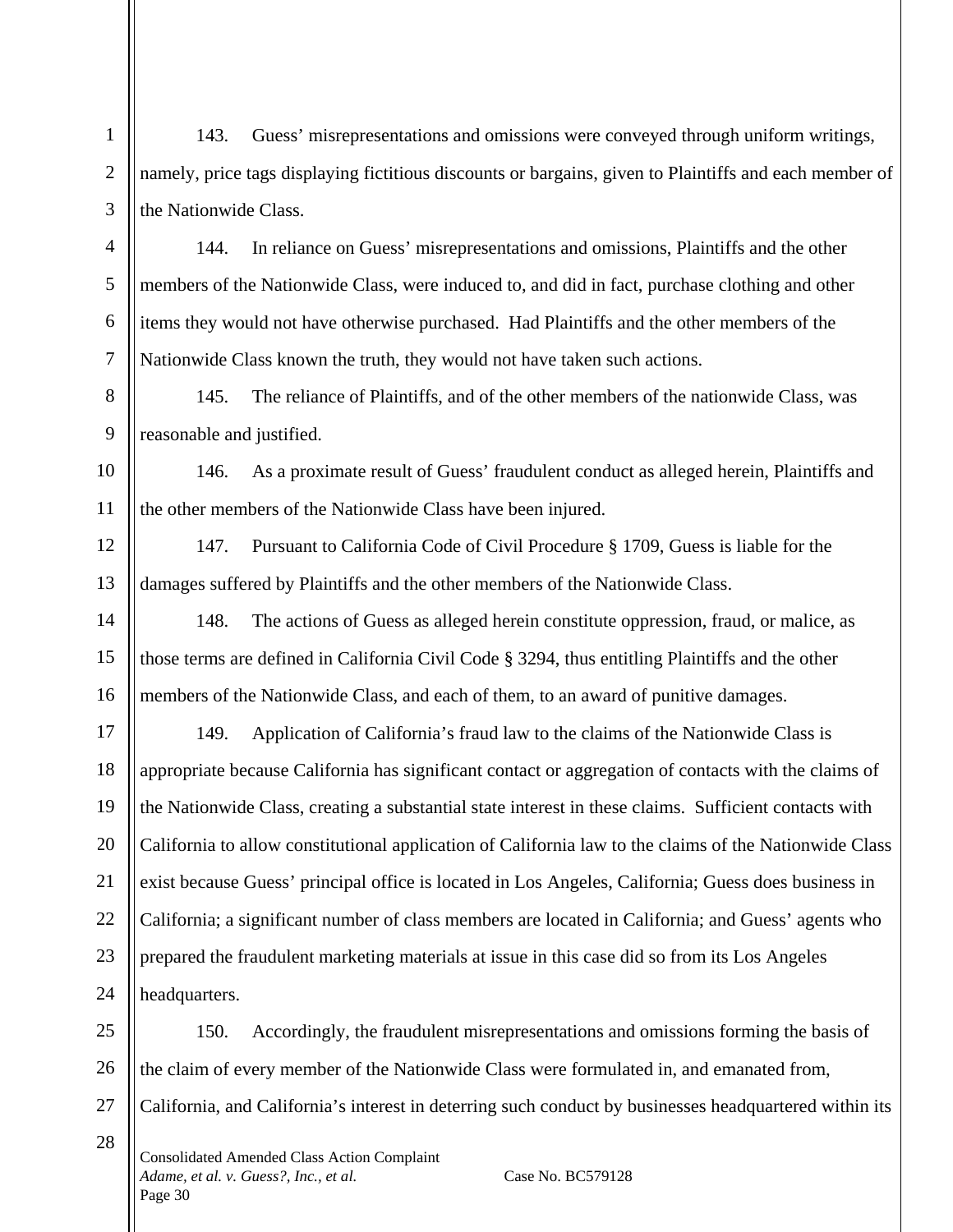borders and protecting consumers from fraudulent misrepresentations emanating from California overrides any possible interest of any other state in application of its own laws to its residents' claims.

# **PRAYER FOR RELIEF**

WHEREFORE, Plaintiffs and the members of the Class demand a jury trial on all claims so triable and judgment against Defendants, Guess?, Inc., Guess? Retail, Inc., and DOES 1 through 100, inclusive, as follows:

A. An order certifying that this action may be maintained as a class action, that Plaintiffs be appointed Class Representatives and Plaintiffs' counsel be appointed Class Counsel;

B. A judgment awarding Plaintiffs and all members of the Class damages, punitive damages, restitution and/or other equitable relief, including, without limitation, restitutionary disgorgement of all profits and unjust enrichment that Defendants obtained from Plaintiffs and the Class as a result of its unlawful, unfair and fraudulent business practices described herein;

C. An order that Defendants provide full and adequate notice as required in class actions to all members of the Plaintiff Classes;

D. An order that this action and the Plaintiff Classes be further designated, respectively, as a representative action and representative class under California Business & Professions Code § 17200, *et seq.*;

E. An order that Defendants, pursuant to California Business and Professions Code § 17200, *et seq*., be ordered to make full restitution of all amounts received by Guess as a result of the conduct alleged herein;

Consolidated Amended Class Action Complaint *Adame, et al. v. Guess?, Inc., et al.* Case No. BC579128 F. An order that in addition to any constitutionally sufficient notice that is or might otherwise be required in a class action under California law, Defendants be ordered to pay for all necessary efforts to actually locate members of the representative class under Business and Professions Code § 17200, *et seq.*;

Page 31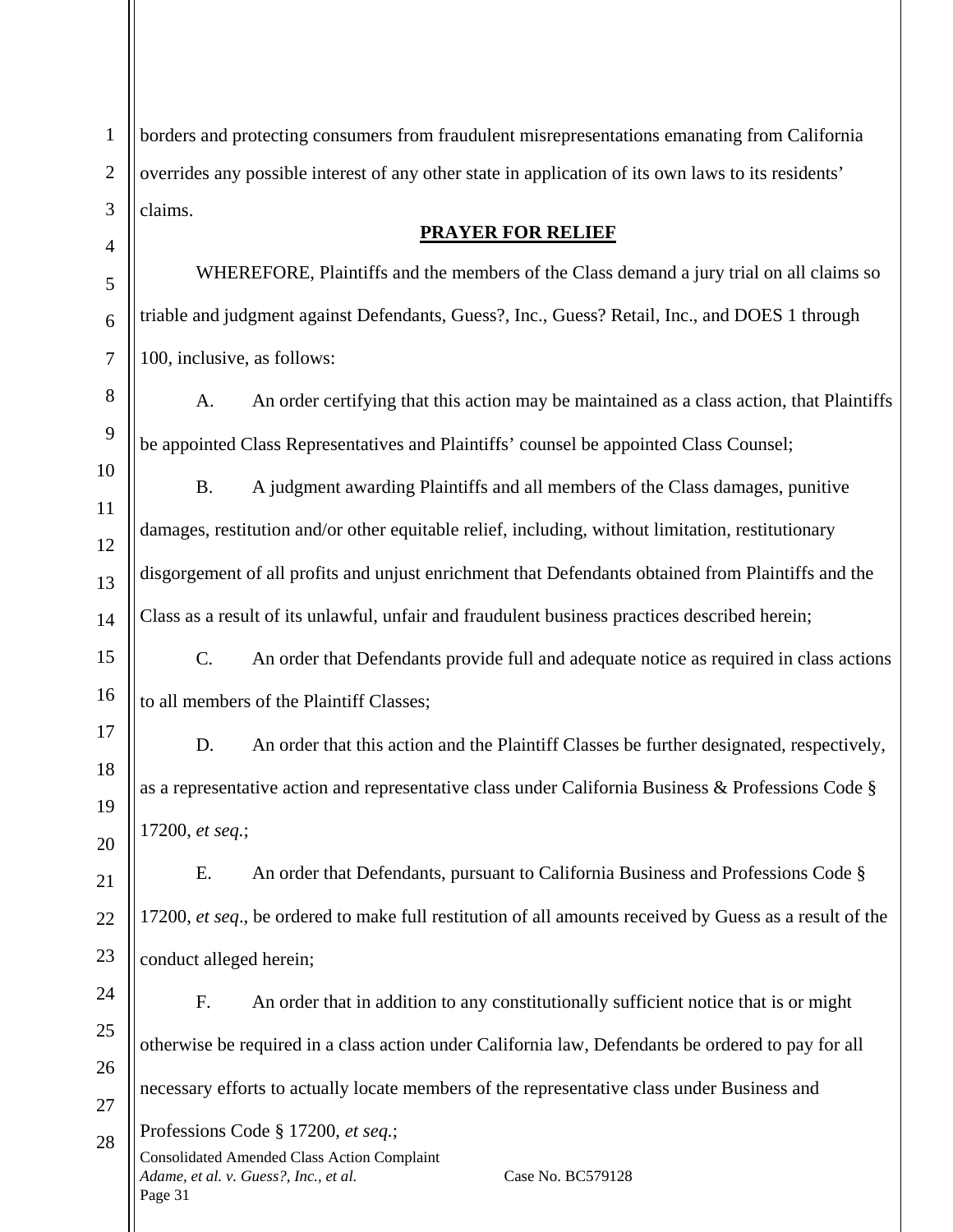| 1              | An order that this Court determine, and provide its declaratory judgment, that the<br>G.            |                                                                                             |     |                                                                                                     |
|----------------|-----------------------------------------------------------------------------------------------------|---------------------------------------------------------------------------------------------|-----|-----------------------------------------------------------------------------------------------------|
| $\overline{2}$ | practices complained of herein were done willfully, knowingly, and intentionally;                   |                                                                                             |     |                                                                                                     |
| 3              | H.                                                                                                  | An order issuing a permanent injunction, on terms the Court may deem appropriate            |     |                                                                                                     |
| $\overline{4}$ |                                                                                                     | and necessary, prohibiting Defendants from engaging in the practices complained of herein,  |     |                                                                                                     |
| 5              | requiring Defendants to make appropriate reports to the Court or its appointed agent or expert      |                                                                                             |     |                                                                                                     |
| 6              | regarding its compliance with said injunction, and requiring Defendants to pay all costs associated |                                                                                             |     |                                                                                                     |
| 7<br>8         |                                                                                                     | with said monitoring said injunction;                                                       |     |                                                                                                     |
| 9              | Ι.                                                                                                  |                                                                                             |     | A judgment awarding Plaintiffs their costs of suit; including reasonable attorneys'                 |
| 10             |                                                                                                     |                                                                                             |     | fees pursuant to California Civil Code § 1780(d), Code of Civil Procedure § 1021.5 and as otherwise |
| 11             | permitted by statute; and pre and post-judgment interest; and                                       |                                                                                             |     |                                                                                                     |
| 12             | For such other legal and equitable relief as the Court may deem just and proper.<br>J.              |                                                                                             |     |                                                                                                     |
| 13             |                                                                                                     |                                                                                             |     |                                                                                                     |
| 14             | DATED: January 4, 2016                                                                              |                                                                                             |     | LAW OFFICES OF WAYNE S. KREGER, P.A.                                                                |
| 15             |                                                                                                     |                                                                                             |     |                                                                                                     |
| 16             |                                                                                                     |                                                                                             |     |                                                                                                     |
| 17             |                                                                                                     |                                                                                             | By: | Wayne S. Kreger<br>Wayne S. Kreger                                                                  |
| 18             |                                                                                                     |                                                                                             |     | Attorneys for Plaintiffs                                                                            |
| 19             | DATED: January 4, 2016                                                                              |                                                                                             |     | <b>AIMAN-SMITH &amp; MARCY</b>                                                                      |
| 20<br>21       |                                                                                                     |                                                                                             |     |                                                                                                     |
| 22             |                                                                                                     |                                                                                             | By: | Hallie Von Rock                                                                                     |
| 23             |                                                                                                     |                                                                                             |     | <b>Hallie Von Rock</b>                                                                              |
| 24             |                                                                                                     |                                                                                             |     | <b>Attorneys for Plaintiffs</b>                                                                     |
| 25             |                                                                                                     |                                                                                             |     |                                                                                                     |
| 26             |                                                                                                     |                                                                                             |     |                                                                                                     |
| 27             |                                                                                                     |                                                                                             |     |                                                                                                     |
| 28             | Page 32                                                                                             | <b>Consolidated Amended Class Action Complaint</b><br>Adame, et al. v. Guess?, Inc., et al. |     | Case No. BC579128                                                                                   |